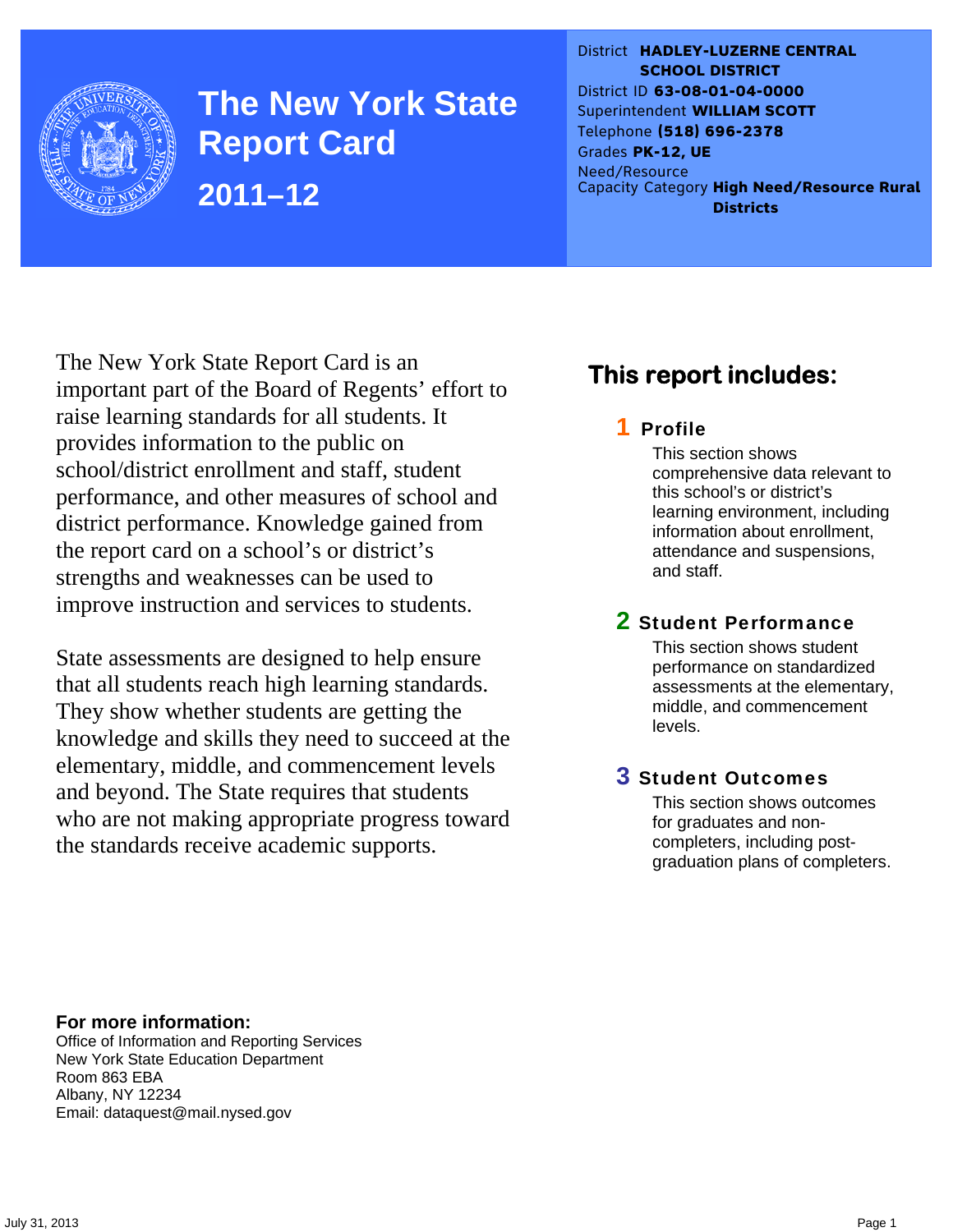# **1 Profile**

District **HADLEY-LUZERNE CENTRAL SCHOOL DISTRICT** District ID **63-08-01-04-0000**

## **Enrollment**

|                            | $2009 - 10$     | $2010 - 11$ | $2011 - 12$     |
|----------------------------|-----------------|-------------|-----------------|
| Pre-K                      | 20              | 14          | 12              |
| Kindergarten               | 64              | 62          | 61              |
| Grade 1                    | 72              | 64          | 62              |
| Grade 2                    | 58              | 60          | 58              |
| Grade 3                    | 67              | 60          | 58              |
| Grade 4                    | 65              | 62          | $\overline{58}$ |
| Grade 5                    | $\overline{56}$ | 63          | 62              |
| Grade 6                    | 67              | 60          | 66              |
| <b>Ungraded Elementary</b> | $\Omega$        | $\Omega$    | $\mathbf{1}$    |
| Grade 7                    | 60              | 71          | 58              |
| Grade 8                    | 86              | 59          | 68              |
| Grade 9                    | 83              | 81          | 59              |
| Grade 10                   | 76              | 78          | 80              |
| Grade 11                   | 80              | 76          | 74              |
| Grade 12                   | 67              | 79          | 74              |
| <b>Ungraded Secondary</b>  | $\Omega$        | $\mathbf 0$ | $\mathbf 0$     |
| Total K-12                 | 901             | 875         | 839             |

## **Average Class Size**

|                       | $2009 - 10$ | $2010 - 11$ | $2011 - 12$ |
|-----------------------|-------------|-------------|-------------|
| <b>Common Branch</b>  | 17          | 19          | 19          |
| Grade 8               |             |             |             |
| English               | 16          | 19          | 17          |
| <b>Mathematics</b>    | 17          | 14          | 17          |
| Science               | 16          | 20          | 16          |
| <b>Social Studies</b> | 16          |             | 19          |
| Grade 10              |             |             |             |
| English               | 15          |             | 15          |
| <b>Mathematics</b>    |             |             |             |
| Science               |             |             | 16          |
| <b>Social Studies</b> | 15          | 21          | 18          |

## **Enrollment Information**

*Enrollment* counts are as of Basic Educational Data System (BEDS) day, which is typically the first Wednesday of October of the school year. Students who attend BOCES programs on a part-time basis are included in a school's and district's enrollment. Students who attend BOCES on a full-time basis or who are placed full time by the district in an out-of-district placement are not included in a school's or district's enrollment. The state public enrollment includes public school districts, charter schools, and NYSED-operated programs. Students classified by districts as "pre-first" are included in first grade counts. Kindergarten and Pre-K counts include halfand full-day students.

## **Average Class Size Information**

*Average Class Size* is the total registration in specified classes divided by the number of those classes with registration. Common Branch refers to self-contained classes in Grades 1–6.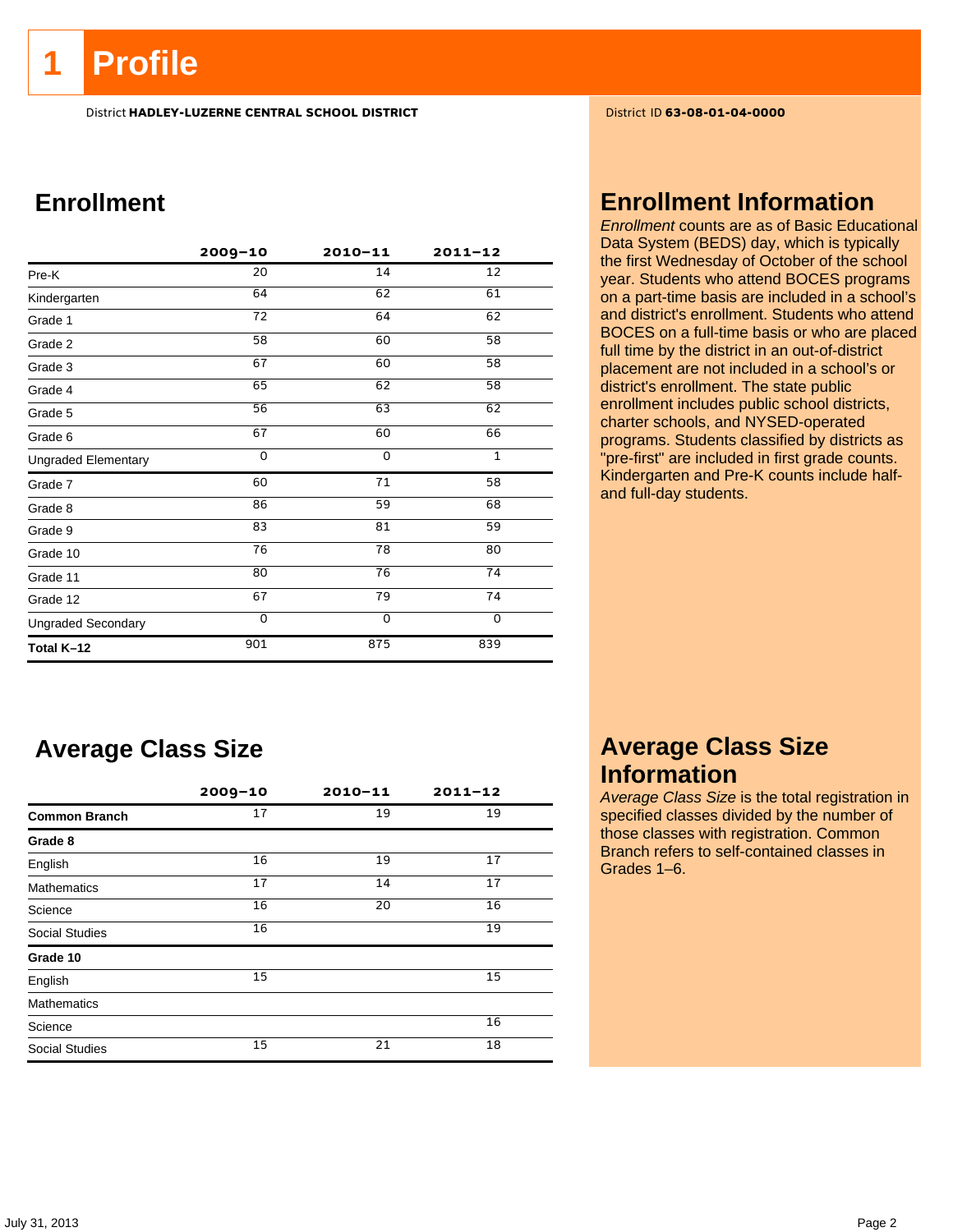District **HADLEY-LUZERNE CENTRAL SCHOOL DISTRICT** District ID **63-08-01-04-0000**

## **Demographic Factors**

|                                                    |     | $2009 - 10$ | $2010 - 11$  |      | $2011 - 12$    |     |
|----------------------------------------------------|-----|-------------|--------------|------|----------------|-----|
|                                                    | #   | %           | #            | $\%$ | #              | ℅   |
| Eligible for Free Lunch                            | 207 | 23%         | 299          | 34%  | 295            | 35% |
| Reduced Price Lunch                                | 124 | 14%         | 71           | 8%   | 85             | 10% |
| Limited English Proficient                         | 0   | 0%          | 0            | 0%   | 0              | 0%  |
| <b>Racial/Ethnic Origin</b>                        |     |             |              |      |                |     |
| American Indian or Alaska Native                   | 0   | 0%          | $\mathbf{1}$ | 0%   | $\overline{2}$ | 0%  |
| <b>Black or African American</b>                   | 3   | 0%          | 6            | 1%   | 5              | 1%  |
| Hispanic or Latino                                 | 10  | 1%          | 9            | 1%   | 10             | 1%  |
| Asian or Native Hawaiian/Other<br>Pacific Islander | 11  | 1%          | 3            | 0%   | 4              | 0%  |
| White                                              | 877 | 97%         | 856          | 98%  | 818            | 97% |
| Multiracial                                        | 0   | 0%          | $\Omega$     | 0%   | 0              | 0%  |

**Attendance and Suspensions** 

|                            |    | $2008 - 09$ |    | $2009 - 10$ | $2010 - 11$ |     |
|----------------------------|----|-------------|----|-------------|-------------|-----|
|                            | #  | %           | #  | $\%$        | #           | %   |
| Annual Attendance Rate     |    | 94%         |    | 93%         |             | 94% |
| <b>Student Suspensions</b> | 11 | 1%          | 11 | 1%          | 46          | 5%  |

## **Demographic Factors Information**

*Eligible for Free Lunch* and *Reduced-Price Lunch* percentages are determined by dividing the number of approved lunch applicants by the Basic Educational Data System (BEDS) enrollment in full-day Kindergarten through Grade 12.

## **Attendance and Suspensions Information**

*Annual Attendance Rate* is determined by dividing the school's (or district's) total actual attendance by the total possible attendance for a school year. A school's (or district's) actual attendance is the sum of the number of students in attendance on each day the school (or district's schools) was open during the school year. Possible attendance is the sum of the number of enrolled students who should have been in attendance on each day the school (or schools) was open during the school year. The state's *Annual Attendance Rate* is a weighted average of all districtlevel attendance rates.

*Student Suspension* rate is determined by dividing the number of students who were suspended from school (not including inschool suspensions) for one full day or longer anytime during the school year by the Basic Educational Data System (BEDS) day enrollments for that school year. A student is counted only once, regardless of whether the student was suspended one or more times during the school year.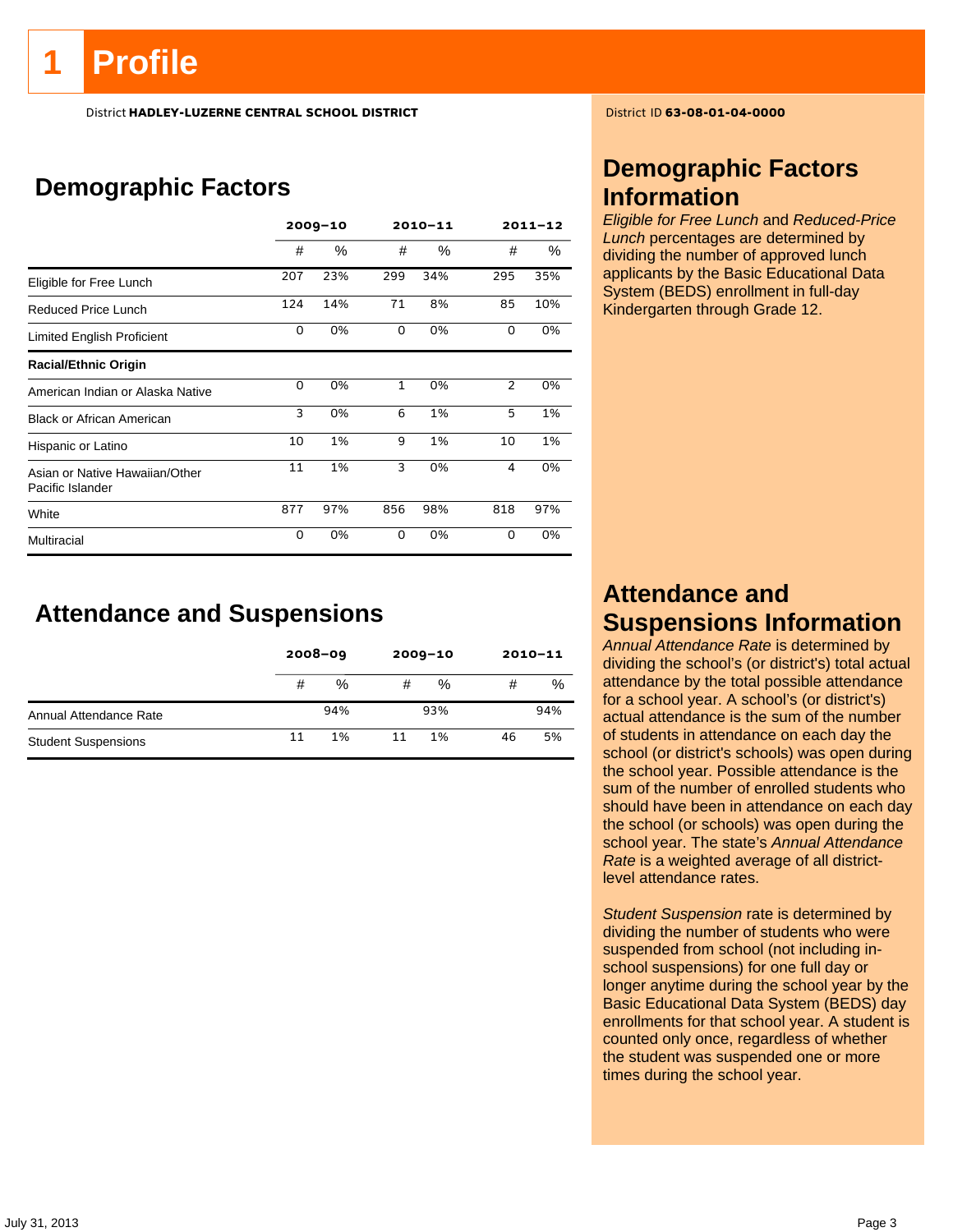District **HADLEY-LUZERNE CENTRAL SCHOOL DISTRICT** District ID **63-08-01-04-0000**

## **Teacher Qualifications**

|                                                                                               | $2009 - 10$ | $2010 - 11$ | $2011 - 12$ |
|-----------------------------------------------------------------------------------------------|-------------|-------------|-------------|
| <b>Total Number of Teachers</b>                                                               | 98          | 81          | 80          |
| Percent with No Valid Teaching<br>Certificate                                                 | 0%          | 0%          | 0%          |
| Percent Teaching Out of Certification                                                         | 0%          | 1%          | 0%          |
| Percent with Fewer than Three Years of<br>Experience                                          | 1%          | 0%          | 0%          |
| Percentage with Master's Degree Plus<br>30 Hours or Doctorate                                 | 6%          | 6%          | 8%          |
| <b>Total Number of Core Classes</b>                                                           | 278         | 226         | 216         |
| Percent Not Taught by Highly Qualified<br>Teachers in This School*                            | N/A         | N/A         | N/A         |
| Percent Not Taught by Highly Qualified<br>Teachers in This District**                         | 0%          | 1%          | 0%          |
| Percent Not Taught by Highly Qualified<br>Teachers in High-Poverty Schools<br>Statewide       | 6%          | 5%          | 4%          |
| Percent Not Taught by Highly Qualified<br><b>Teachers in Low-Poverty Schools</b><br>Statewide | 1%          | 0%          | 1%          |
| <b>Total Number of Classes</b>                                                                | 405         | 333         | 330         |
| Percent Taught by Teachers Without<br>Appropriate Certification                               | 1%          | 1%          | 1%          |

\*Not available at the district or statewide level.

\*\*Not available for charter schools or at the statewide level.

## **Teacher Turnover Rate**

|                                                                       | $2008 - 09$ | $2009 - 10$ | 2010-11 |
|-----------------------------------------------------------------------|-------------|-------------|---------|
| Turnover Rate of Teachers with<br>Fewer than Five Years of Experience | 0%          | 20%         | 0%      |
| Turnover Rate of All Teachers                                         | 9%          | 18%         | 7%      |

## **Staff Counts**

|                                       | $2009 - 10$ | $2010 - 11$ | $2011 - 12$ |
|---------------------------------------|-------------|-------------|-------------|
| <b>Total Other Professional Staff</b> |             |             | 15          |
| Total Paraprofessionals*              | 26          | 12          | 10          |
| <b>Assistant Principals</b>           |             |             |             |
| Principals                            |             |             |             |

\*Not available at the school level.

## **Teacher Qualifications Information**

The *Percent Teaching Out of Certification* for public schools is the percent doing so on more than an incidental basis; that is, the percent teaching for more than five periods per week outside certification.

*Core Classes* are primarily K–6 common branch, English, mathematics, science, social studies, art, music, and foreign languages. To be *Highly Qualified*, a teacher must have at least a Bachelor's degree, be certified to teach in the subject area or otherwise in accordance with state standards, and show subject matter competency.

In public schools, a teacher who taught one class outside of the certification area(s) is counted as *Highly Qualified* provided that 1) the teacher had been determined by the school or district through the HOUSSE process or other state-accepted methods to have demonstrated acceptable subject knowledge and teaching skills and 2) the class in question was not the sole assignment reported. Credit for incidental teaching does not extend beyond a single assignment. Independent of *Highly Qualified Teacher* status, any assignment for which a teacher did not hold a valid certificate still registers as teaching out of certification.

In charter schools, a teacher is counted as *Highly Qualified* if the teacher has at least a Bachelor's degree, is certified to teach, and shows subject matter competency. Enabling legislation considers charter school teachers to be certified if they hold any valid teaching certificate. Enabling legislation also permits up to 30 percent (with a maximum of five) of charter school teachers to be without certification and to be considered *Highly Qualified* if they meet all remaining criteria.

*High-poverty* and *low-poverty* schools are those schools in the upper and lower quartiles, respectively, for percentage of students eligible for a free or reduced-price lunch.

## **Teacher Turnover Rate Information**

*Teacher Turnover Rate* for a specified school year is the number of teachers in that school year who were not teaching in the following school year divided by the number of teachers in the specified school year, expressed as a percentage.

### **Staff Counts Information**

*Other Professionals* includes administrators, guidance counselors, school nurses, psychologists, and other professionals who devote more than half of their time to nonteaching duties.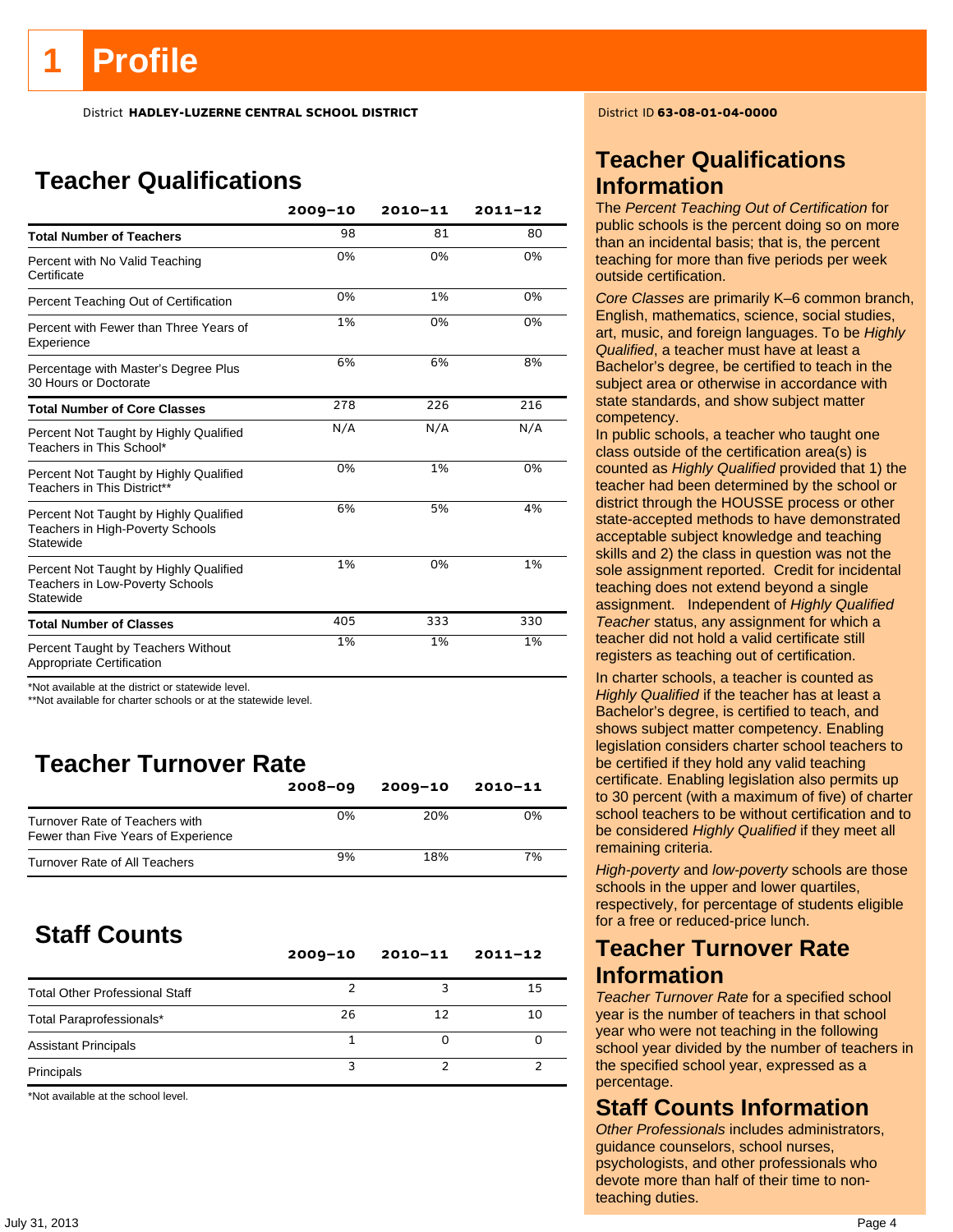This section contains annual assessment data for students at the elementary, middle, and commencement levels as well as the performance of secondary-level cohorts on standardized achievement assessments.

### **New York State Testing Program (NYSTP) Assessments**

The New York State Testing Program assessments are administered in English language arts (ELA) and mathematics in grades 3 through 8. The Performance Level Descriptors for these assessments are provided below:

#### **English Language Arts**

**Level 1: Below Standard** 

Student performance does not demonstrate an understanding of the English language arts knowledge and skills expected at this grade level.

#### **Level 2: Meets Basic Standard**

Student performance demonstrates a partial understanding of the English language arts knowledge and skills expected at this grade level. **Level 3: Meets Proficiency Standard** 

Student performance demonstrates an understanding of the English language arts knowledge and skills expected at this grade level. **Level 4: Exceeds Proficiency Standard** 

Student performance demonstrates a thorough understanding of the English language arts knowledge and skills expected at this grade level.

#### **Mathematics**

#### **Level 1: Below Standard**

Student performance does not demonstrate an understanding of the mathematics content expected at this grade level.

#### **Level 2: Meets Basic Standard**

Student performance demonstrates a partial understanding of the mathematics content expected at this grade level.

#### **Level 3: Meets Proficiency Standard**

Student performance demonstrates an understanding of the mathematics content expected at this grade level.

#### **Level 4: Exceeds Proficiency Standard**

Student performance demonstrates a thorough understanding of the mathematics content expected at this grade level.

### **New York State Alternate Assessment (NYSAA)**

The New York State Alternate Assessments are administered in English language arts (ELA) and mathematics to ungraded students with severe cognitive disabilities whose ages are equivalent to graded students in grades 3 through 8 and secondary level. They are administered in science to students with disabilities age equivalent to graded students in grades 4, 8, and secondary level. And they are administered in social studies at the secondary level only.

### **New York State English as a Second Language Achievement Tests (NYSESLAT)**

The New York State English as a Second Language Achievement Tests are administered in grades K through 12 to limited English proficient students.

### **Secondary-Level Cohorts**

A secondary-level cohort consists of all students who first entered grade 9 anywhere or, in the case of ungraded students with disabilities, reached their seventeenth birthday in a particular year. The 2008 cohort consists of all students who first entered grade 9 anywhere or, in the case of ungraded students with disabilities, reached their seventeenth birthday between July 1, 2008 and June 30, 2009. The 2007 cohort consists of all students who first entered grade 9 anywhere or, in the case of ungraded students with disabilities, reached their seventeenth birthday between July 1, 2007 and June 30, 2008. For more detailed information on cohort definitions, see *Secondary-Level Cohort Definitions* at http://www.p12.nysed.gov/irs/sirs/.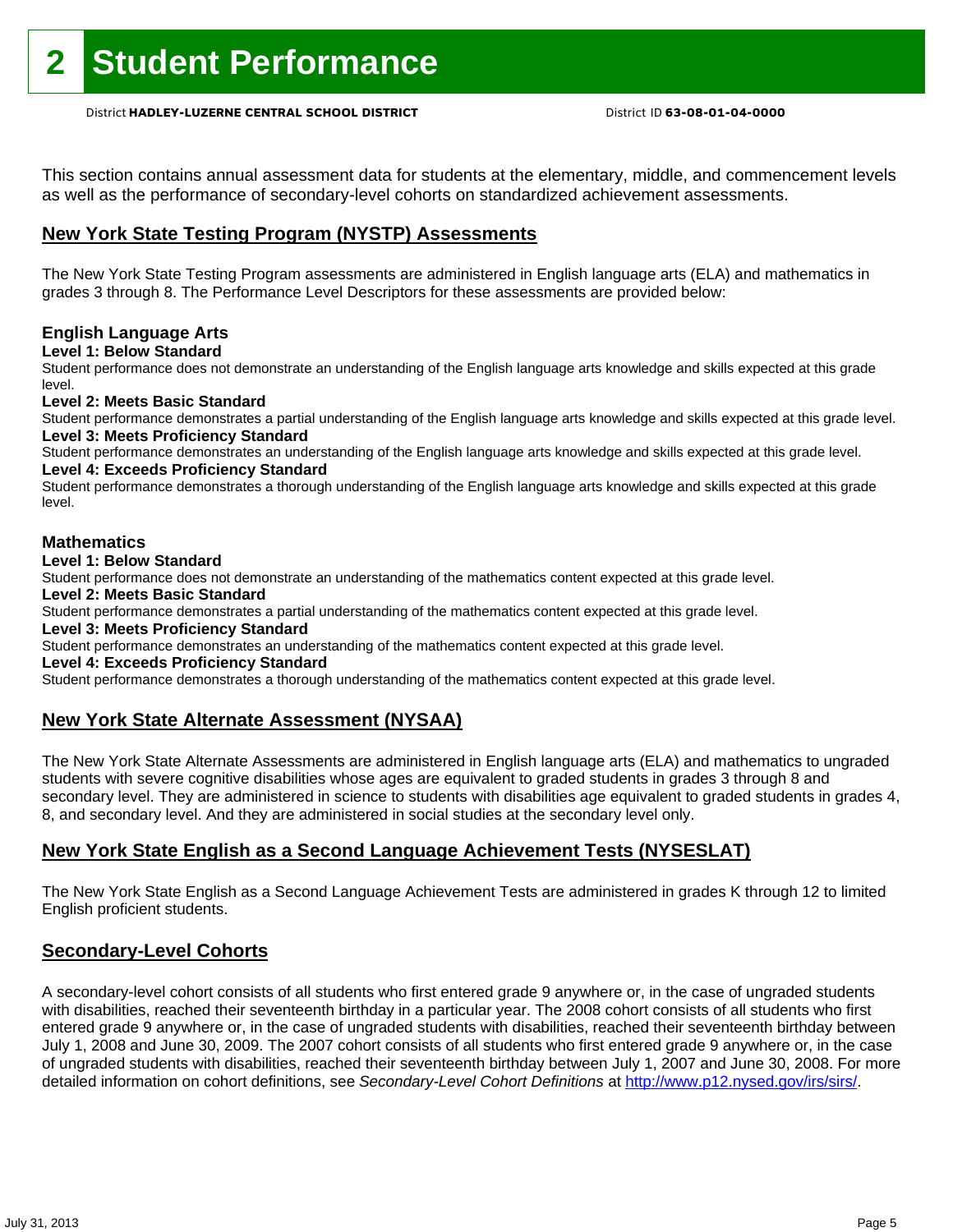## **Results in Grade 3 English Language Arts**

|                            |         | <b>This District</b> |                                 |          | <b>NY State Public</b>          |          |  |
|----------------------------|---------|----------------------|---------------------------------|----------|---------------------------------|----------|--|
|                            |         |                      | Percentage scoring at level(s): |          | Percentage scoring at level(s): |          |  |
|                            |         | $2 - 4$              | $3 - 4$                         | 4        | $2 - 4$<br>3-4                  | 4        |  |
| 2012 Mean Score: 662       | *Range: | 644-780              | 663-780                         | 694-780  |                                 |          |  |
| 2011 Mean Score: 665       | 100%    |                      |                                 |          |                                 |          |  |
|                            |         | 90% 93%              | 48% 55%                         |          | 86% 87%<br>56% 56%              |          |  |
| $\blacksquare$ 2011-12     |         |                      |                                 |          |                                 |          |  |
| 2010-11<br>. .             |         |                      |                                 | 5%<br>3% |                                 | 7%<br>5% |  |
| Number of Tested Students: |         | 55<br>56             | 33<br>29                        | 3<br>2   |                                 |          |  |

| <b>Results by</b>                               | 2011-12 School Year |         |                                 |    | 2010-11 School Year |                                 |         |    |
|-------------------------------------------------|---------------------|---------|---------------------------------|----|---------------------|---------------------------------|---------|----|
| <b>Student Group</b>                            | Total               |         | Percentage scoring at level(s): |    | Total               | Percentage scoring at level(s): |         |    |
|                                                 | Tested              | $2 - 4$ | $3 - 4$                         | 4  | Tested              | $2 - 4$                         | $3 - 4$ | 4  |
| <b>All Students</b>                             | 61                  | 90%     | 48%                             | 3% | 60                  | 93%                             | 55%     | 5% |
| Female                                          | 25                  | 88%     | 40%                             | 0% | 26                  | 100%                            | 69%     | 8% |
| Male                                            | 36                  | 92%     | 53%                             | 6% | 34                  | 88%                             | 44%     | 3% |
| American Indian or Alaska Native                |                     |         |                                 |    | $\mathbf{1}$        |                                 |         |    |
| <b>Black or African American</b>                |                     |         |                                 |    |                     |                                 |         |    |
| Hispanic or Latino                              |                     |         |                                 |    |                     |                                 |         |    |
| Asian or Native Hawaiian/Other Pacific Islander |                     |         |                                 |    |                     |                                 |         |    |
| White                                           | 61                  | 90%     | 48%                             | 3% | 58                  |                                 |         |    |
| Multiracial                                     |                     |         |                                 |    |                     |                                 |         |    |
| Small Group Totals                              |                     |         |                                 |    | 60                  | 93%                             | 55%     | 5% |
| <b>General-Education Students</b>               | 56                  | 95%     | 52%                             | 4% | 54                  | 94%                             | 54%     | 6% |
| <b>Students with Disabilities</b>               | 5                   | 40%     | 0%                              | 0% | 6                   | 83%                             | 67%     | 0% |
| <b>English Proficient</b>                       | 61                  | 90%     | 48%                             | 3% | 60                  | 93%                             | 55%     | 5% |
| Limited English Proficient                      |                     |         |                                 |    |                     |                                 |         |    |
| <b>Economically Disadvantaged</b>               | 33                  | 88%     | 36%                             | 0% | 37                  | 95%                             | 43%     | 5% |
| Not Disadvantaged                               | 28                  | 93%     | 61%                             | 7% | 23                  | 91%                             | 74%     | 4% |
| Migrant                                         |                     |         |                                 |    |                     |                                 |         |    |
| Not Migrant                                     | 61                  | 90%     | 48%                             | 3% | 60                  | 93%                             | 55%     | 5% |

#### **NOTES**

The – symbol indicates that data for a group of students have been suppressed. If a group has fewer than five students,

data for that group and the next smallest group(s) are suppressed to protect the privacy of individual students.

\* These ranges are for 2011–12 data only. Ranges for 2010–11 data are available in the 2010–11 Accountability and Overview Reports.

| <b>Other</b>                                                                                      |                                      | 2011-12 School Year |         |       | 2010-11 School Year         |         |         |     |
|---------------------------------------------------------------------------------------------------|--------------------------------------|---------------------|---------|-------|-----------------------------|---------|---------|-----|
| <b>Assessments</b>                                                                                | Total<br>Number scoring at level(s): |                     |         | Total | Number scoring at level(s): |         |         |     |
|                                                                                                   | Tested                               | $2 - 4$             | $3 - 4$ | 4     | Tested                      | $2 - 4$ | $3 - 4$ | 4   |
| New York State Alternate Assessment<br>(NYSAA): Grade 3 Equivalent                                |                                      |                     |         |       | 0                           |         |         |     |
| New York State English as a Second Language<br>Achievement Test (NYSESLAT) <sup>+</sup> : Grade 3 |                                      | N/A                 | N/A     | N/A   | 0                           | N/A     | N/A     | N/A |
|                                                                                                   | Total                                |                     |         |       | Total                       |         |         |     |
| Recently Arrived LEP Students NOT Tested on<br>the ELA NYSTP: Grade 3                             |                                      | N/A                 | N/A     | N/A   | 0                           | N/A     | N/A     | N/A |

July 31, 2013 Page 6 † These counts represent recently arrived LEP students who used the NYSESLAT to fulfill the English language arts participation requirement.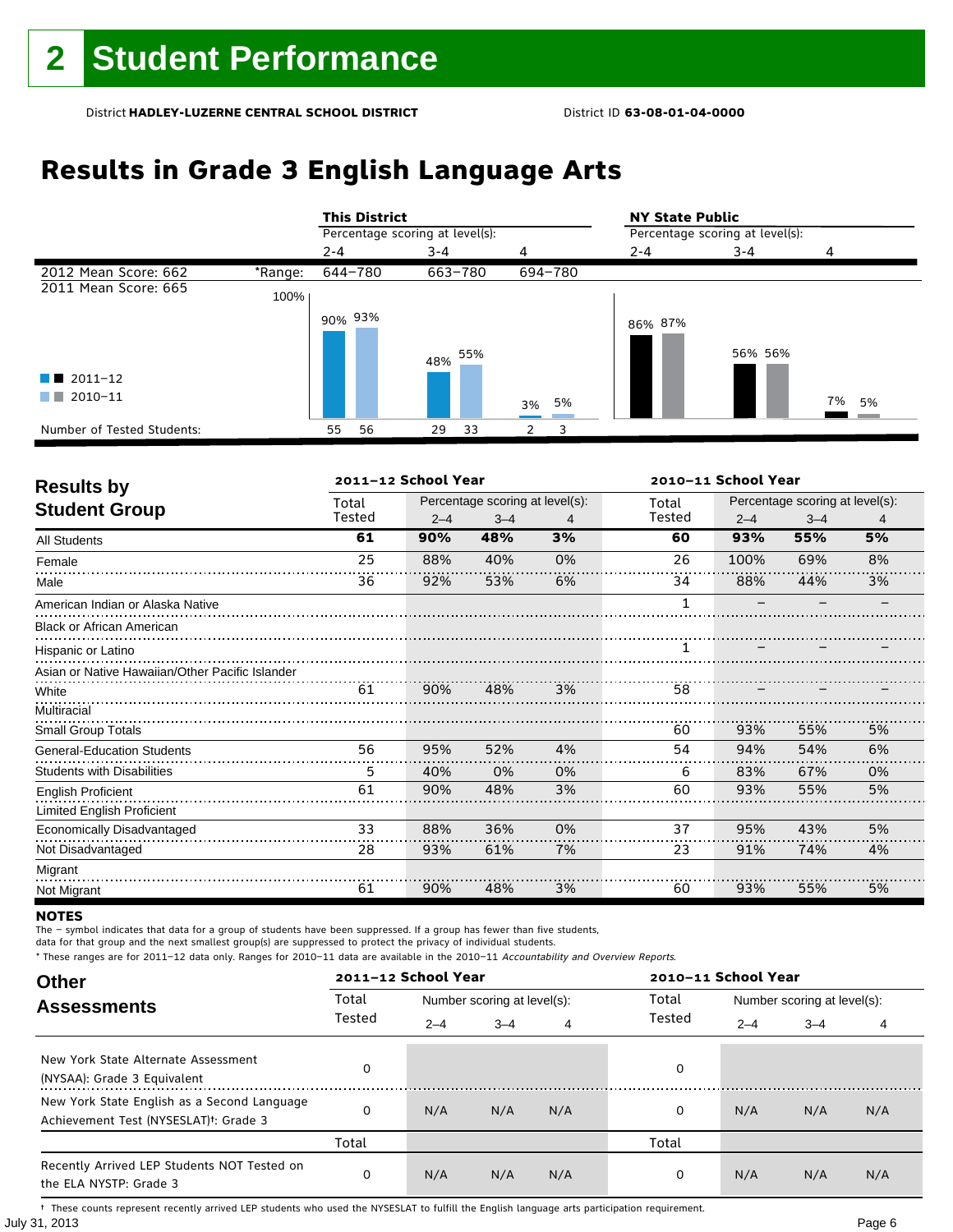## **Results in Grade 3 Mathematics**

|                            |         | <b>This District</b> |                                 |          | <b>NY State Public</b> |                                 |         |  |  |
|----------------------------|---------|----------------------|---------------------------------|----------|------------------------|---------------------------------|---------|--|--|
|                            |         |                      | Percentage scoring at level(s): |          |                        | Percentage scoring at level(s): |         |  |  |
|                            |         | $2 - 4$              | $3 - 4$                         | 4        | $2 - 4$                | $3 - 4$                         | 4       |  |  |
| 2012 Mean Score: 685       | *Range: | 662-770              | 684-770                         | 707-770  |                        |                                 |         |  |  |
| 2011 Mean Score: 684       | 100%    |                      |                                 |          |                        |                                 |         |  |  |
|                            |         | $95\%$ 90%           | 54% 57%                         |          | 91% 91%                | 61% 60%                         |         |  |  |
| $\blacksquare$ 2011-12     |         |                      |                                 |          |                        |                                 |         |  |  |
| 2010-11<br>a sa T          |         |                      |                                 | 7%<br>2% |                        |                                 | 13% 13% |  |  |
| Number of Tested Students: |         | 54<br>58             | 34<br>33                        | 4        |                        |                                 |         |  |  |

| <b>Results by</b>                               | 2011-12 School Year |                                 |         |       | 2010-11 School Year |                                 |         |     |
|-------------------------------------------------|---------------------|---------------------------------|---------|-------|---------------------|---------------------------------|---------|-----|
| <b>Student Group</b>                            | Total               | Percentage scoring at level(s): |         | Total |                     | Percentage scoring at level(s): |         |     |
|                                                 | Tested              | $2 - 4$                         | $3 - 4$ | 4     | Tested              | $2 - 4$                         | $3 - 4$ | 4   |
| <b>All Students</b>                             | 61                  | 95%                             | 54%     | 2%    | 60                  | 90%                             | 57%     | 7%  |
| Female                                          | 25                  | 92%                             | 48%     | 0%    | 26                  | 92%                             | 54%     | 12% |
| Male                                            | 36                  | 97%                             | 58%     | 3%    | 34                  | 88%                             | 59%     | 3%  |
| American Indian or Alaska Native                |                     |                                 |         |       | $\mathbf{1}$        |                                 |         |     |
| <b>Black or African American</b>                |                     |                                 |         |       |                     |                                 |         |     |
| Hispanic or Latino                              |                     |                                 |         |       |                     |                                 |         |     |
| Asian or Native Hawaiian/Other Pacific Islander |                     |                                 |         |       |                     |                                 |         |     |
| White                                           | 61                  | 95%                             | 54%     | 2%    | 58                  |                                 |         |     |
| Multiracial                                     |                     |                                 |         |       |                     |                                 |         |     |
| Small Group Totals                              |                     |                                 |         |       | 60                  | 90%                             | 57%     | 7%  |
| <b>General-Education Students</b>               | 56                  | 98%                             | 59%     | 2%    | 54                  | 91%                             | 59%     | 7%  |
| <b>Students with Disabilities</b>               | 5                   | 60%                             | 0%      | 0%    | 6                   | 83%                             | 33%     | 0%  |
| <b>English Proficient</b>                       | 61                  | 95%                             | 54%     | 2%    | 60                  | 90%                             | 57%     | 7%  |
| Limited English Proficient                      |                     |                                 |         |       |                     |                                 |         |     |
| <b>Economically Disadvantaged</b>               | 33                  | 97%                             | 48%     | 3%    | 37                  | 84%                             | 43%     | 3%  |
| Not Disadvantaged                               | 28                  | 93%                             | 61%     | 0%    | 23                  | 100%                            | 78%     | 13% |
| Migrant                                         |                     |                                 |         |       |                     |                                 |         |     |
| Not Migrant                                     | 61                  | 95%                             | 54%     | 2%    | 60                  | 90%                             | 57%     | 7%  |

#### **NOTES**

The – symbol indicates that data for a group of students have been suppressed. If a group has fewer than five students,

data for that group and the next smallest group(s) are suppressed to protect the privacy of individual students.

| <b>Other</b>                                                       |        | 2011-12 School Year |                             |   | 2010-11 School Year |                             |         |  |  |
|--------------------------------------------------------------------|--------|---------------------|-----------------------------|---|---------------------|-----------------------------|---------|--|--|
| <b>Assessments</b>                                                 | Total  |                     | Number scoring at level(s): |   | Total               | Number scoring at level(s): |         |  |  |
|                                                                    | Tested | $2 - 4$             | $3 - 4$                     | 4 | Tested              | $2 - 4$                     | $3 - 4$ |  |  |
| New York State Alternate Assessment<br>(NYSAA): Grade 3 Equivalent |        |                     |                             |   | 0                   |                             |         |  |  |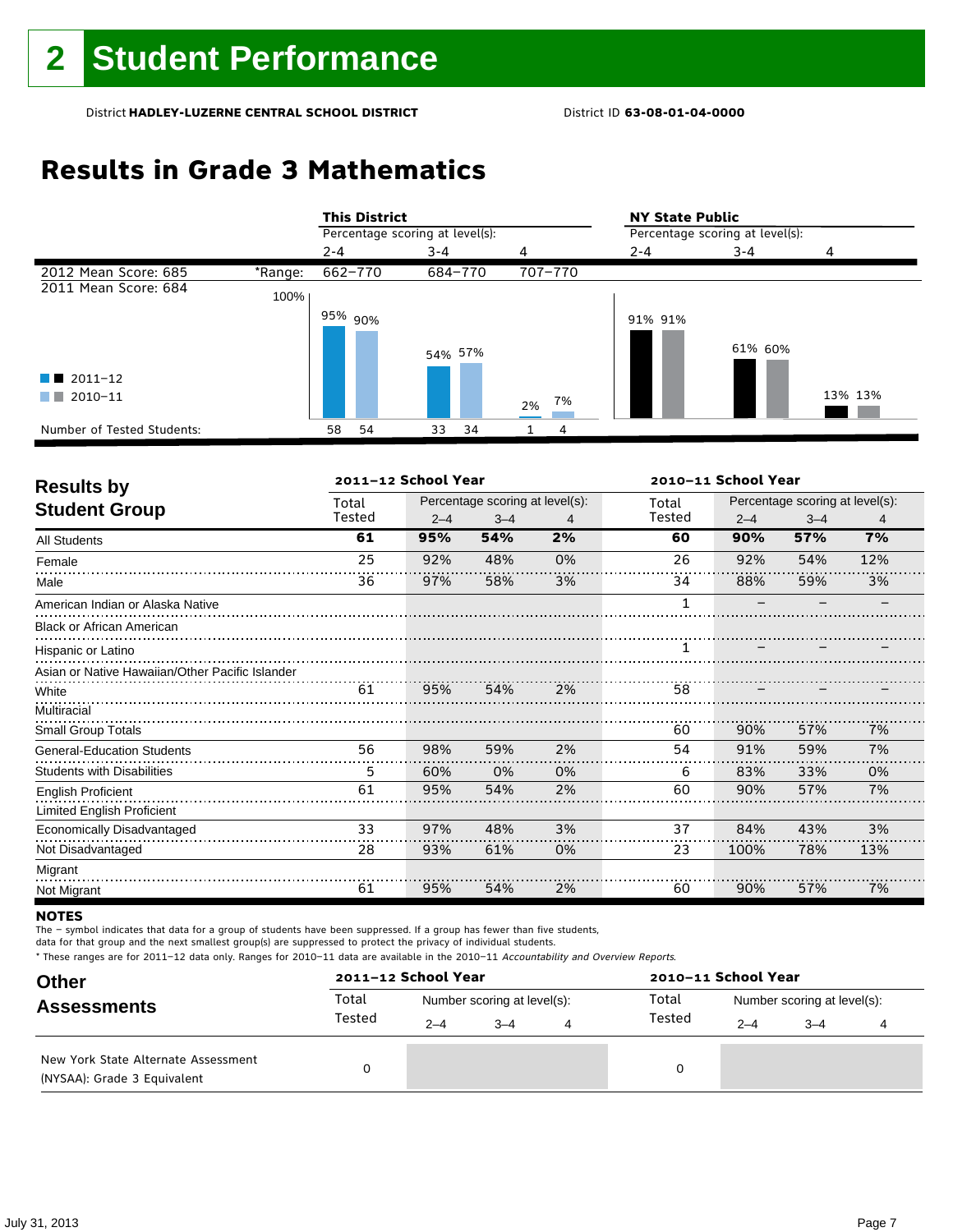## **Results in Grade 4 English Language Arts**

|                            |         |         | <b>This District</b>            |         |         |          |         | <b>NY State Public</b>          |         |          |  |  |
|----------------------------|---------|---------|---------------------------------|---------|---------|----------|---------|---------------------------------|---------|----------|--|--|
|                            |         |         | Percentage scoring at level(s): |         |         |          |         | Percentage scoring at level(s): |         |          |  |  |
|                            |         | $2 - 4$ |                                 | $3 - 4$ |         | 4        |         | $2 - 4$                         | $3 - 4$ | 4        |  |  |
| 2012 Mean Score: 664       | *Range: |         | 637-775                         | 671-775 |         |          | 722-775 |                                 |         |          |  |  |
| 2011 Mean Score: 667       | 100%    |         |                                 |         |         |          |         |                                 |         |          |  |  |
|                            |         | 84%     | 95%                             |         | 44% 51% |          |         | 91% 92%                         | 59% 57% |          |  |  |
| $\blacksquare$ 2011-12     |         |         |                                 |         |         |          |         |                                 |         |          |  |  |
| 2010-11<br>a sa na         |         |         |                                 |         |         | 0%       | 2%      |                                 |         | 5%<br>2% |  |  |
| Number of Tested Students: |         | 48      | 58                              | 25      | 31      | $\Omega$ |         |                                 |         |          |  |  |

| <b>Results by</b>                               |        | 2011-12 School Year |                                 |    | 2010-11 School Year |                                                                                                               |         |    |  |
|-------------------------------------------------|--------|---------------------|---------------------------------|----|---------------------|---------------------------------------------------------------------------------------------------------------|---------|----|--|
| <b>Student Group</b>                            | Total  |                     | Percentage scoring at level(s): |    | Total               | Percentage scoring at level(s):                                                                               |         |    |  |
|                                                 | Tested | $2 - 4$             | $3 - 4$                         | 4  | Tested              | $2 - 4$                                                                                                       | $3 - 4$ | 4  |  |
| All Students                                    | 57     | 84%                 | 44%                             | 0% | 61                  | 95%                                                                                                           | 51%     | 2% |  |
| Female                                          | 25     | 88%                 | 44%                             | 0% | 32                  | 100%                                                                                                          | 63%     | 0% |  |
| Male                                            | 32     | 81%                 | 44%                             | 0% | 29                  | 90%                                                                                                           | 38%     | 3% |  |
| American Indian or Alaska Native                | 1      |                     |                                 |    |                     |                                                                                                               |         |    |  |
| <b>Black or African American</b>                |        |                     |                                 |    |                     |                                                                                                               |         |    |  |
| Hispanic or Latino                              |        |                     |                                 |    | $\mathcal{P}$       |                                                                                                               |         |    |  |
| Asian or Native Hawaiian/Other Pacific Islander |        |                     |                                 |    |                     |                                                                                                               |         |    |  |
| White                                           |        |                     |                                 |    |                     | $\begin{array}{ccc}\n & \cdots & \cdots & \cdots & \cdots \\ \hline\n59 & & - & \cdots & \cdots\n\end{array}$ |         |    |  |
| Multiracial                                     |        |                     |                                 |    |                     |                                                                                                               |         |    |  |
| <b>Small Group Totals</b>                       | 57     | 84%                 | 44%                             | 0% | 61                  | 95%                                                                                                           | 51%     | 2% |  |
| <b>General-Education Students</b>               | 47     | 89%                 | 49%                             | 0% | 52                  | 100%                                                                                                          | 56%     | 2% |  |
| <b>Students with Disabilities</b>               | 10     | 60%                 | 20%                             | 0% | 9                   | 67%                                                                                                           | 22%     | 0% |  |
| <b>English Proficient</b>                       | 57     | 84%                 | 44%                             | 0% | 61                  | 95%                                                                                                           | 51%     | 2% |  |
| <b>Limited English Proficient</b>               |        |                     |                                 |    |                     |                                                                                                               |         |    |  |
| Economically Disadvantaged                      | 39     | 82%                 | 44%                             | 0% | 28                  | 96%                                                                                                           | 46%     | 4% |  |
| Not Disadvantaged                               | 18     | 89%                 | 44%                             | 0% | 33                  | 94%                                                                                                           | 55%     | 0% |  |
| Migrant                                         |        |                     |                                 |    |                     |                                                                                                               |         |    |  |
| Not Migrant                                     | 57     | 84%                 | 44%                             | 0% | 61                  | 95%                                                                                                           | 51%     | 2% |  |

#### **NOTES**

The – symbol indicates that data for a group of students have been suppressed. If a group has fewer than five students,

data for that group and the next smallest group(s) are suppressed to protect the privacy of individual students.

\* These ranges are for 2011–12 data only. Ranges for 2010–11 data are available in the 2010–11 Accountability and Overview Reports.

| <b>Other</b>                                                                                      |        | 2011-12 School Year |                             |     |        | 2010-11 School Year         |         |     |  |  |
|---------------------------------------------------------------------------------------------------|--------|---------------------|-----------------------------|-----|--------|-----------------------------|---------|-----|--|--|
| <b>Assessments</b>                                                                                | Total  |                     | Number scoring at level(s): |     | Total  | Number scoring at level(s): |         |     |  |  |
|                                                                                                   | Tested | $2 - 4$             | $3 - 4$                     | 4   | Tested | $2 - 4$                     | $3 - 4$ | 4   |  |  |
| New York State Alternate Assessment<br>(NYSAA): Grade 4 Equivalent                                |        |                     |                             |     | 0      |                             |         |     |  |  |
| New York State English as a Second Language<br>Achievement Test (NYSESLAT) <sup>†</sup> : Grade 4 |        | N/A                 | N/A                         | N/A | 0      | N/A                         | N/A     | N/A |  |  |
|                                                                                                   | Total  |                     |                             |     | Total  |                             |         |     |  |  |
| Recently Arrived LEP Students NOT Tested on<br>the ELA NYSTP: Grade 4                             |        | N/A                 | N/A                         | N/A | 0      | N/A                         | N/A     | N/A |  |  |

July 31, 2013 Page 8 † These counts represent recently arrived LEP students who used the NYSESLAT to fulfill the English language arts participation requirement.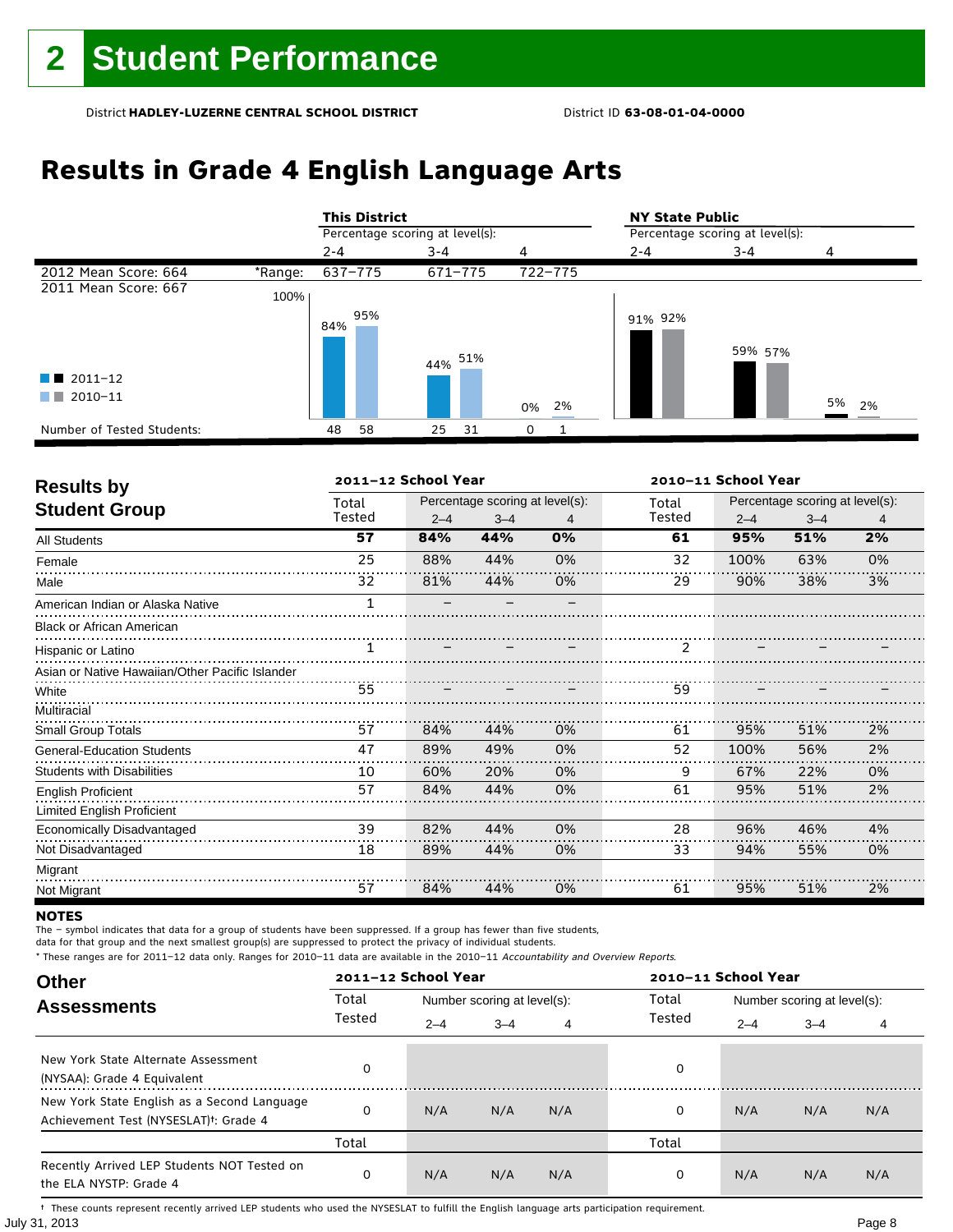## **Results in Grade 4 Mathematics**

|                            |         | <b>This District</b>            |            |         | <b>NY State Public</b><br>Percentage scoring at level(s): |         |         |  |  |
|----------------------------|---------|---------------------------------|------------|---------|-----------------------------------------------------------|---------|---------|--|--|
|                            |         | Percentage scoring at level(s): |            |         |                                                           |         |         |  |  |
|                            |         | $2 - 4$                         | $3 - 4$    | 4       | $2 - 4$                                                   | $3 - 4$ | 4       |  |  |
| 2012 Mean Score: 676       | *Range: | 636-800                         | 676-800    | 707-800 |                                                           |         |         |  |  |
| 2011 Mean Score: 688       | 100%    |                                 |            |         |                                                           |         |         |  |  |
|                            |         | $91\%$ 97%                      | 70%<br>60% |         | 95% 94%                                                   | 69% 67% |         |  |  |
| $\blacksquare$ 2011-12     |         |                                 |            | 20%     |                                                           |         | 30% 27% |  |  |
| 2010-11<br>a sa T          |         |                                 |            | 9%      |                                                           |         |         |  |  |
| Number of Tested Students: |         | 52<br>59                        | 43<br>34   | 12<br>5 |                                                           |         |         |  |  |

| <b>Results by</b>                               |        | 2011-12 School Year |                                 |     | 2010-11 School Year |                                 |         |     |  |
|-------------------------------------------------|--------|---------------------|---------------------------------|-----|---------------------|---------------------------------|---------|-----|--|
| <b>Student Group</b>                            | Total  |                     | Percentage scoring at level(s): |     | Total               | Percentage scoring at level(s): |         |     |  |
|                                                 | Tested | $2 - 4$             | $3 - 4$                         | 4   | Tested              | $2 - 4$                         | $3 - 4$ | 4   |  |
| All Students                                    | 57     | 91%                 | 60%                             | 9%  | 61                  | 97%                             | 70%     | 20% |  |
| Female                                          | 25     | 92%                 | 64%                             | 8%  | 32                  | 100%                            | 78%     | 19% |  |
| Male                                            | 32     | 91%                 | 56%                             | 9%  | 29                  | 93%                             | 62%     | 21% |  |
| American Indian or Alaska Native                | 1      |                     |                                 |     |                     |                                 |         |     |  |
| <b>Black or African American</b>                |        |                     |                                 |     |                     |                                 |         |     |  |
| Hispanic or Latino                              |        |                     |                                 |     | $\mathcal{P}$       |                                 |         |     |  |
| Asian or Native Hawaiian/Other Pacific Islander |        |                     |                                 |     |                     |                                 |         |     |  |
| White                                           |        | $\frac{1}{55}$      |                                 |     |                     |                                 |         |     |  |
| Multiracial                                     |        |                     |                                 |     |                     |                                 |         |     |  |
| <b>Small Group Totals</b>                       | 57     | 91%                 | 60%                             | 9%  | 61                  | 97%                             | 70%     | 20% |  |
| <b>General-Education Students</b>               | 47     | 94%                 | 66%                             | 11% | 52                  | 100%                            | 79%     | 21% |  |
| <b>Students with Disabilities</b>               | 10     | 80%                 | 30%                             | 0%  | 9                   | 78%                             | 22%     | 11% |  |
| <b>English Proficient</b>                       | 57     | 91%                 | 60%                             | 9%  | 61                  | 97%                             | 70%     | 20% |  |
| <b>Limited English Proficient</b>               |        |                     |                                 |     |                     |                                 |         |     |  |
| Economically Disadvantaged                      | 39     | 90%                 | 56%                             | 5%  | 28                  | 96%                             | 68%     | 11% |  |
| Not Disadvantaged                               | 18     | 94%                 | 67%                             | 17% | 33                  | 97%                             | 73%     | 27% |  |
| Migrant                                         |        |                     |                                 |     |                     |                                 |         |     |  |
| Not Migrant                                     | 57     | 91%                 | 60%                             | 9%  | 61                  | 97%                             | 70%     | 20% |  |

#### **NOTES**

The – symbol indicates that data for a group of students have been suppressed. If a group has fewer than five students,

data for that group and the next smallest group(s) are suppressed to protect the privacy of individual students.

| <b>Other</b>                                                       |        | 2011-12 School Year |                             |   | 2010-11 School Year |                             |         |  |  |
|--------------------------------------------------------------------|--------|---------------------|-----------------------------|---|---------------------|-----------------------------|---------|--|--|
| <b>Assessments</b>                                                 | Total  |                     | Number scoring at level(s): |   | Total               | Number scoring at level(s): |         |  |  |
|                                                                    | Tested | $2 - 4$             | $3 - 4$                     | 4 | Tested              | $2 - 4$                     | $3 - 4$ |  |  |
| New York State Alternate Assessment<br>(NYSAA): Grade 4 Equivalent |        |                     |                             |   | 0                   |                             |         |  |  |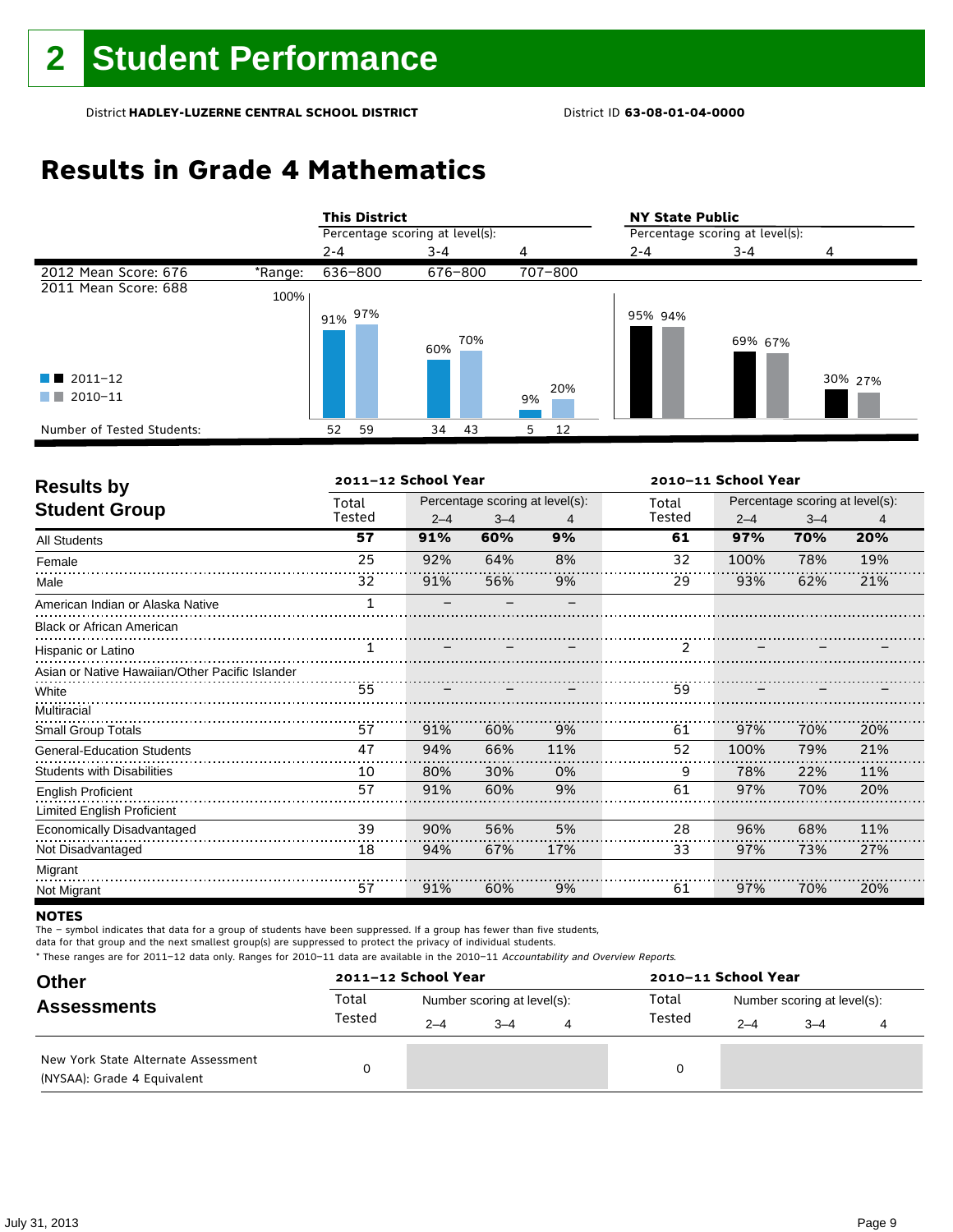## **Results in Grade 4 Science**

|                                                                         |        | <b>This District</b> |                                 |            |    |            |     | <b>NY State Public</b>          |         |                    |  |  |
|-------------------------------------------------------------------------|--------|----------------------|---------------------------------|------------|----|------------|-----|---------------------------------|---------|--------------------|--|--|
|                                                                         |        |                      | Percentage scoring at level(s): |            |    |            |     | Percentage scoring at level(s): |         |                    |  |  |
|                                                                         |        | $2 - 4$              |                                 | $3 - 4$    |    | 4          |     | $2 - 4$                         | $3 - 4$ | 4                  |  |  |
| 2012 Mean Score: 81                                                     | Range: | $45 - 100$           |                                 | $65 - 100$ |    | $85 - 100$ |     |                                 |         |                    |  |  |
| 2011 Mean Score: 79<br>$\blacksquare$ 2011-12<br>2010-11<br>a kacamatan | 100%   | 96% 98%              |                                 | 89% 88%    |    | 54%        | 42% | 97% 98%                         | 89% 88% | 57% <sub>52%</sub> |  |  |
| Number of Tested Students:                                              |        | 55                   | 58                              | 51         | 52 | 31         | 25  |                                 |         |                    |  |  |

| <b>Results by</b>                               |        | 2011-12 School Year |                                 |     | 2010-11 School Year |                                 |         |     |  |
|-------------------------------------------------|--------|---------------------|---------------------------------|-----|---------------------|---------------------------------|---------|-----|--|
| <b>Student Group</b>                            | Total  |                     | Percentage scoring at level(s): |     | Total               | Percentage scoring at level(s): |         |     |  |
|                                                 | Tested | $2 - 4$             | $3 - 4$                         | 4   | Tested              | $2 - 4$                         | $3 - 4$ | 4   |  |
| All Students                                    | 57     | 96%                 | 89%                             | 54% | 59                  | 98%                             | 88%     | 42% |  |
| Female                                          | 24     | 96%                 | 83%                             | 58% | 31                  | 100%                            | 94%     | 48% |  |
| Male                                            | 33     | 97%                 | 94%                             | 52% | 28                  | 96%                             | 82%     | 36% |  |
| American Indian or Alaska Native                | 1      |                     |                                 |     |                     |                                 |         |     |  |
| <b>Black or African American</b>                |        |                     |                                 |     |                     |                                 |         |     |  |
| Hispanic or Latino                              |        |                     |                                 |     | $\mathcal{P}$       |                                 |         |     |  |
| Asian or Native Hawaiian/Other Pacific Islander |        |                     |                                 |     |                     |                                 |         |     |  |
| White                                           |        |                     |                                 |     |                     | 57                              |         |     |  |
| Multiracial                                     |        |                     |                                 |     |                     |                                 |         |     |  |
| Small Group Totals                              | 57     | 96%                 | 89%                             | 54% | 59                  | 98%                             | 88%     | 42% |  |
| <b>General-Education Students</b>               | 46     | 96%                 | 89%                             | 59% | 50                  | 100%                            | 92%     | 46% |  |
| <b>Students with Disabilities</b>               | 11     | 100%                | 91%                             | 36% | 9                   | 89%                             | 67%     | 22% |  |
| <b>English Proficient</b>                       | 57     | 96%                 | 89%                             | 54% | 59                  | 98%                             | 88%     | 42% |  |
| Limited English Proficient                      |        |                     |                                 |     |                     |                                 |         |     |  |
| Economically Disadvantaged                      | 40     | 98%                 | 88%                             | 50% | 26                  | 100%                            | 85%     | 38% |  |
| Not Disadvantaged                               | 17     | 94%                 | 94%                             | 65% | 33                  | 97%                             | 91%     | 45% |  |
| Migrant                                         |        |                     |                                 |     |                     |                                 |         |     |  |
| Not Migrant                                     | 57     | 96%                 | 89%                             | 54% | 59                  | 98%                             | 88%     | 42% |  |

#### **NOTES**

The – symbol indicates that data for a group of students have been suppressed. If a group has fewer than five students,

data for that group and the next smallest group(s) are suppressed to protect the privacy of individual students.

| <b>Other</b>                                                       |                 | 2011-12 School Year |                             |   | 2010-11 School Year |                             |         |  |  |
|--------------------------------------------------------------------|-----------------|---------------------|-----------------------------|---|---------------------|-----------------------------|---------|--|--|
| <b>Assessments</b>                                                 | Total<br>Tested |                     | Number scoring at level(s): |   | Total<br>Tested     | Number scoring at level(s): |         |  |  |
|                                                                    |                 | $2 - 4$             | $3 - 4$                     | 4 |                     | $2 - 4$                     | $3 - 4$ |  |  |
| New York State Alternate Assessment<br>(NYSAA): Grade 4 Equivalent |                 |                     |                             |   | 0                   |                             |         |  |  |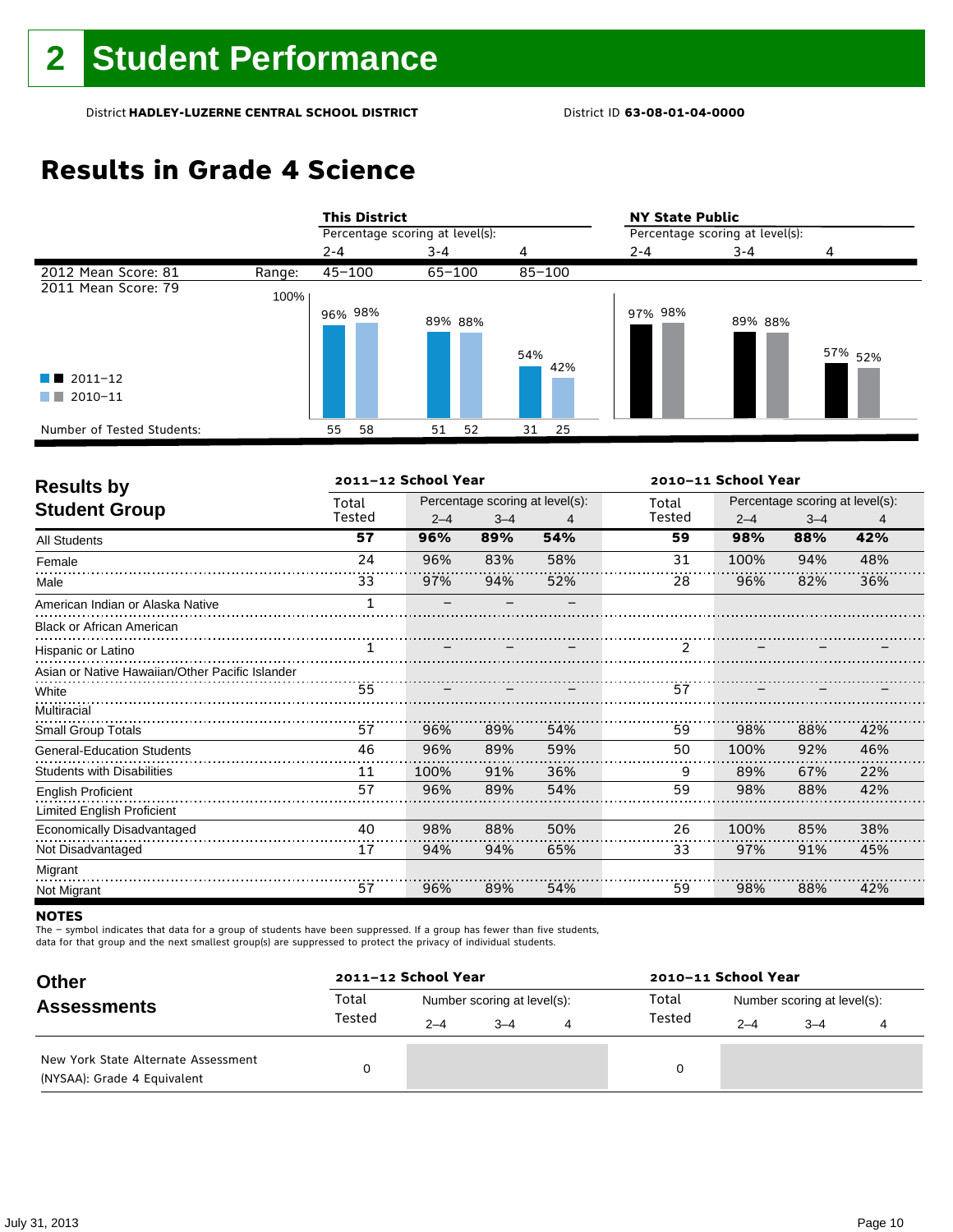## **Results in Grade 5 English Language Arts**

|                            |         |         | <b>This District</b>            |     |         |    |         | <b>NY State Public</b>          |                    |       |  |  |
|----------------------------|---------|---------|---------------------------------|-----|---------|----|---------|---------------------------------|--------------------|-------|--|--|
|                            |         |         | Percentage scoring at level(s): |     |         |    |         | Percentage scoring at level(s): |                    |       |  |  |
|                            |         | $2 - 4$ |                                 | 3-4 |         | 4  |         | $2 - 4$                         | $3 - 4$            | 4     |  |  |
| 2012 Mean Score: 670       | *Range: |         | 648-795                         |     | 668-795 |    | 700-795 |                                 |                    |       |  |  |
| 2011 Mean Score: 669       | 100%    |         |                                 |     |         |    |         |                                 |                    |       |  |  |
|                            |         |         | 89% 90%                         |     |         |    |         | 89% 89%                         |                    |       |  |  |
|                            |         |         |                                 | 67% | 48%     |    |         |                                 | 58% <sub>54%</sub> |       |  |  |
| $\blacksquare$ 2011-12     |         |         |                                 |     |         |    |         |                                 |                    |       |  |  |
| 2010-11<br>a sa T          |         |         |                                 |     |         | 3% | 7%      |                                 |                    | 5% 4% |  |  |
| Number of Tested Students: |         | 54      | 54                              | 41  | 29      | 2  | 4       |                                 |                    |       |  |  |

| <b>Results by</b>                               |        | 2011-12 School Year |                                 |    | 2010-11 School Year |                                 |         |     |  |
|-------------------------------------------------|--------|---------------------|---------------------------------|----|---------------------|---------------------------------|---------|-----|--|
| <b>Student Group</b>                            | Total  |                     | Percentage scoring at level(s): |    | Total               | Percentage scoring at level(s): |         |     |  |
|                                                 | Tested | $2 - 4$             | $3 - 4$                         | 4  | Tested              | $2 - 4$                         | $3 - 4$ | 4   |  |
| <b>All Students</b>                             | 61     | 89%                 | 67%                             | 3% | 60                  | 90%                             | 48%     | 7%  |  |
| Female                                          | 31     | 100%                | 81%                             | 3% | 30                  | 97%                             | 60%     | 10% |  |
| Male                                            | 30     | 77%                 | 53%                             | 3% | 30                  | 83%                             | 37%     | 3%  |  |
| American Indian or Alaska Native                |        |                     |                                 |    |                     |                                 |         |     |  |
| <b>Black or African American</b>                |        |                     |                                 |    |                     |                                 |         |     |  |
| Hispanic or Latino                              | 3      |                     |                                 |    |                     |                                 |         |     |  |
| Asian or Native Hawaiian/Other Pacific Islander |        |                     |                                 |    |                     |                                 |         |     |  |
| White                                           | 58     |                     |                                 |    | 60                  | 90%                             | 48%     | 7%  |  |
| Multiracial                                     |        |                     |                                 |    |                     |                                 |         |     |  |
| <b>Small Group Totals</b>                       | 61     | 89%                 | 67%                             | 3% |                     |                                 |         |     |  |
| <b>General-Education Students</b>               | 51     | 100%                | 78%                             | 4% | 53                  | 94%                             | 51%     | 8%  |  |
| <b>Students with Disabilities</b>               | 10     | 30%                 | 10%                             | 0% | 7                   | 57%                             | 29%     | 0%  |  |
| <b>English Proficient</b>                       | 61     | 89%                 | 67%                             | 3% | 60                  | 90%                             | 48%     | 7%  |  |
| <b>Limited English Proficient</b>               |        |                     |                                 |    |                     |                                 |         |     |  |
| Economically Disadvantaged                      | 32     | 88%                 | 59%                             | 3% | 32                  | 88%                             | 38%     | 0%  |  |
| Not Disadvantaged                               | 29     | 90%                 | 76%                             | 3% | 28                  | 93%                             | 61%     | 14% |  |
| Migrant                                         |        |                     |                                 |    |                     |                                 |         |     |  |
| Not Migrant                                     | 61     | 89%                 | 67%                             | 3% | 60                  | 90%                             | 48%     | 7%  |  |

#### **NOTES**

The – symbol indicates that data for a group of students have been suppressed. If a group has fewer than five students,

data for that group and the next smallest group(s) are suppressed to protect the privacy of individual students.

\* These ranges are for 2011–12 data only. Ranges for 2010–11 data are available in the 2010–11 Accountability and Overview Reports.

| <b>Other</b>                                                                                      |        | 2011-12 School Year |                             |     | 2010-11 School Year |                             |         |     |
|---------------------------------------------------------------------------------------------------|--------|---------------------|-----------------------------|-----|---------------------|-----------------------------|---------|-----|
| <b>Assessments</b>                                                                                | Total  |                     | Number scoring at level(s): |     | Total               | Number scoring at level(s): |         |     |
|                                                                                                   | Tested | $2 - 4$             | $3 - 4$                     | 4   | Tested              | $2 - 4$                     | $3 - 4$ | 4   |
| New York State Alternate Assessment<br>(NYSAA): Grade 5 Equivalent                                |        | -                   |                             |     |                     | -                           |         |     |
| New York State English as a Second Language<br>Achievement Test (NYSESLAT) <sup>+</sup> : Grade 5 |        | N/A                 | N/A                         | N/A | 0                   | N/A                         | N/A     | N/A |
|                                                                                                   | Total  |                     |                             |     | Total               |                             |         |     |
| Recently Arrived LEP Students NOT Tested on<br>the ELA NYSTP: Grade 5                             |        | N/A                 | N/A                         | N/A | 0                   | N/A                         | N/A     | N/A |

July 31, 2013 Page 11 † These counts represent recently arrived LEP students who used the NYSESLAT to fulfill the English language arts participation requirement.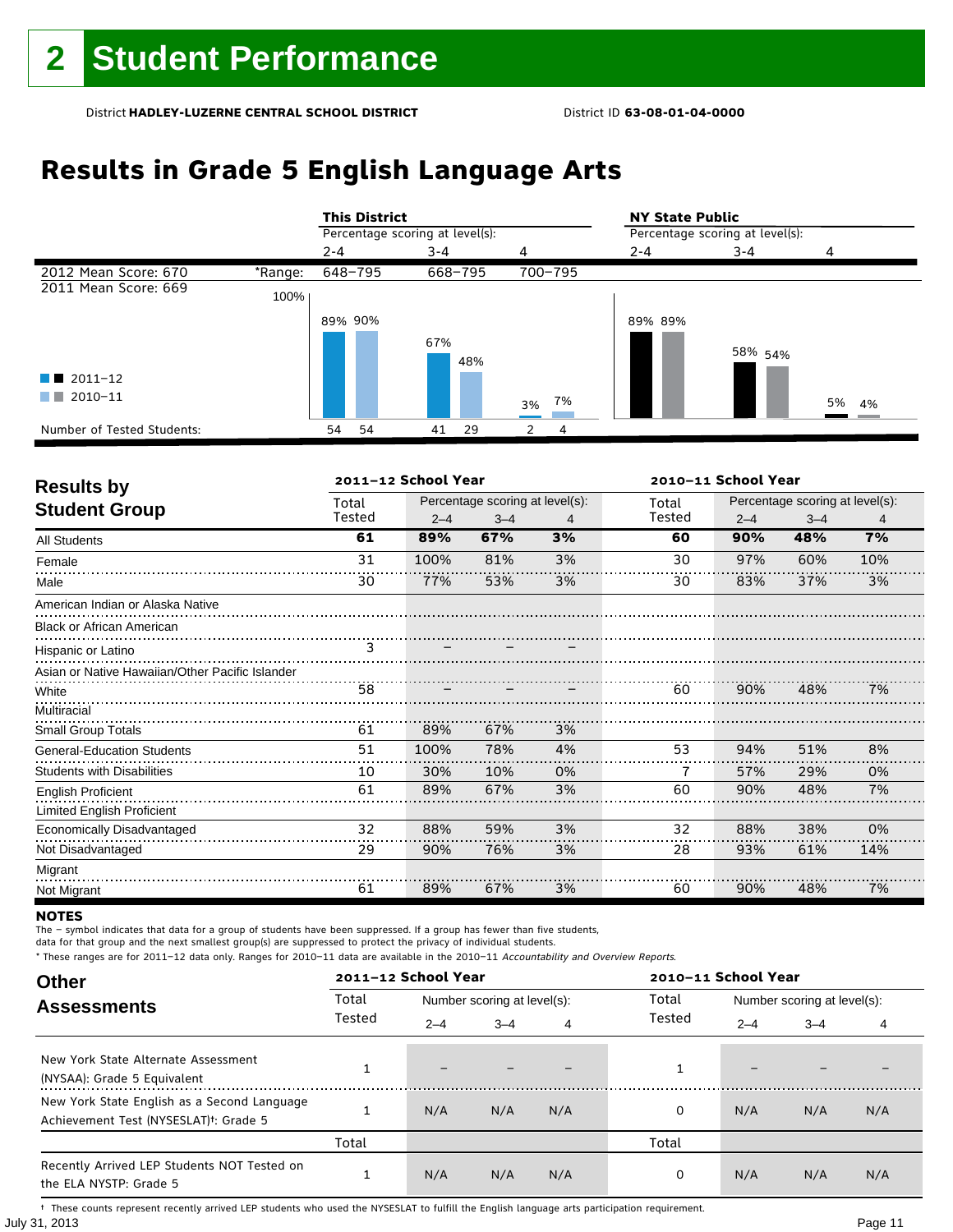## **Results in Grade 5 Mathematics**

|                            |         | <b>This District</b> |                                 |         |    |         |   | <b>NY State Public</b> |                                 |                    |  |  |
|----------------------------|---------|----------------------|---------------------------------|---------|----|---------|---|------------------------|---------------------------------|--------------------|--|--|
|                            |         |                      | Percentage scoring at level(s): |         |    |         |   |                        | Percentage scoring at level(s): |                    |  |  |
|                            |         | $2 - 4$              |                                 | $3 - 4$ |    | 4       |   | $2 - 4$                | $3 - 4$                         | 4                  |  |  |
| 2012 Mean Score: 678       | *Range: | 640-780              |                                 | 676-780 |    | 707-780 |   |                        |                                 |                    |  |  |
| 2011 Mean Score: 682       | 100%    |                      |                                 |         |    |         |   |                        |                                 |                    |  |  |
|                            |         | 98%<br>90%           |                                 | 58% 60% |    |         |   | 93% 94%                | 67% 66%                         |                    |  |  |
| $\blacksquare$ 2011-12     |         |                      |                                 |         |    |         |   |                        |                                 | <sup>28%</sup> 23% |  |  |
| 2010-11<br>a sa T          |         |                      |                                 |         |    | 15% 10% |   |                        |                                 |                    |  |  |
| Number of Tested Students: |         | 56<br>59             |                                 | 36      | 36 | 9       | 6 |                        |                                 |                    |  |  |

| <b>Results by</b>                               |        | 2011-12 School Year |         |                                 | 2010-11 School Year |                                 |         |     |  |
|-------------------------------------------------|--------|---------------------|---------|---------------------------------|---------------------|---------------------------------|---------|-----|--|
| <b>Student Group</b>                            | Total  |                     |         | Percentage scoring at level(s): | Total               | Percentage scoring at level(s): |         |     |  |
|                                                 | Tested | $2 - 4$             | $3 - 4$ | 4                               | Tested              | $2 - 4$                         | $3 - 4$ | 4   |  |
| <b>All Students</b>                             | 62     | 90%                 | 58%     | 15%                             | 60                  | 98%                             | 60%     | 10% |  |
| Female                                          | 32     | 97%                 | 63%     | 6%                              | 30                  | 100%                            | 60%     | 7%  |  |
| Male                                            | 30     | 83%                 | 53%     | 23%                             | 30                  | 97%                             | 60%     | 13% |  |
| American Indian or Alaska Native                |        |                     |         |                                 |                     |                                 |         |     |  |
| <b>Black or African American</b>                |        |                     |         |                                 |                     |                                 |         |     |  |
| Hispanic or Latino                              | 4      |                     |         |                                 |                     |                                 |         |     |  |
| Asian or Native Hawaiian/Other Pacific Islander |        |                     |         |                                 |                     |                                 |         |     |  |
| White                                           |        | $\frac{1}{58}$      |         |                                 | 60                  | 98%                             | 60%     | 10% |  |
| Multiracial                                     |        |                     |         |                                 |                     |                                 |         |     |  |
| <b>Small Group Totals</b>                       | 62     | 90%                 | 58%     | 15%                             |                     |                                 |         |     |  |
| <b>General-Education Students</b>               | 52     | 98%                 | 69%     | 17%                             | 53                  | 100%                            | 66%     | 11% |  |
| <b>Students with Disabilities</b>               | 10     | 50%                 | 0%      | 0%                              |                     | 86%                             | 14%     | 0%  |  |
| <b>English Proficient</b>                       | 61     |                     |         |                                 | 60                  | 98%                             | 60%     | 10% |  |
| <b>Limited English Proficient</b>               |        |                     |         |                                 |                     |                                 |         |     |  |
| Economically Disadvantaged                      | 32     | 88%                 | 50%     | 13%                             | 32                  | 97%                             | 41%     | 6%  |  |
| Not Disadvantaged                               | 30     | 93%                 | 67%     | 17%                             | 28                  | 100%                            | 82%     | 14% |  |
| Migrant                                         |        |                     |         |                                 |                     |                                 |         |     |  |
| Not Migrant                                     | 62     | 90%                 | 58%     | 15%                             | 60                  | 98%                             | 60%     | 10% |  |

#### **NOTES**

The – symbol indicates that data for a group of students have been suppressed. If a group has fewer than five students,

data for that group and the next smallest group(s) are suppressed to protect the privacy of individual students.

| <b>Other</b>                                                       |        | 2011-12 School Year         |         |                          | 2010-11 School Year |                             |      |  |
|--------------------------------------------------------------------|--------|-----------------------------|---------|--------------------------|---------------------|-----------------------------|------|--|
| <b>Assessments</b>                                                 | Total  | Number scoring at level(s): |         |                          | Total               | Number scoring at level(s): |      |  |
|                                                                    | Tested | $2 - 4$                     | $3 - 4$ | 4                        | Tested              | $2 - 4$                     | $-4$ |  |
| New York State Alternate Assessment<br>(NYSAA): Grade 5 Equivalent |        | $-$                         |         | $\overline{\phantom{0}}$ |                     | $\qquad \qquad -$           | $-$  |  |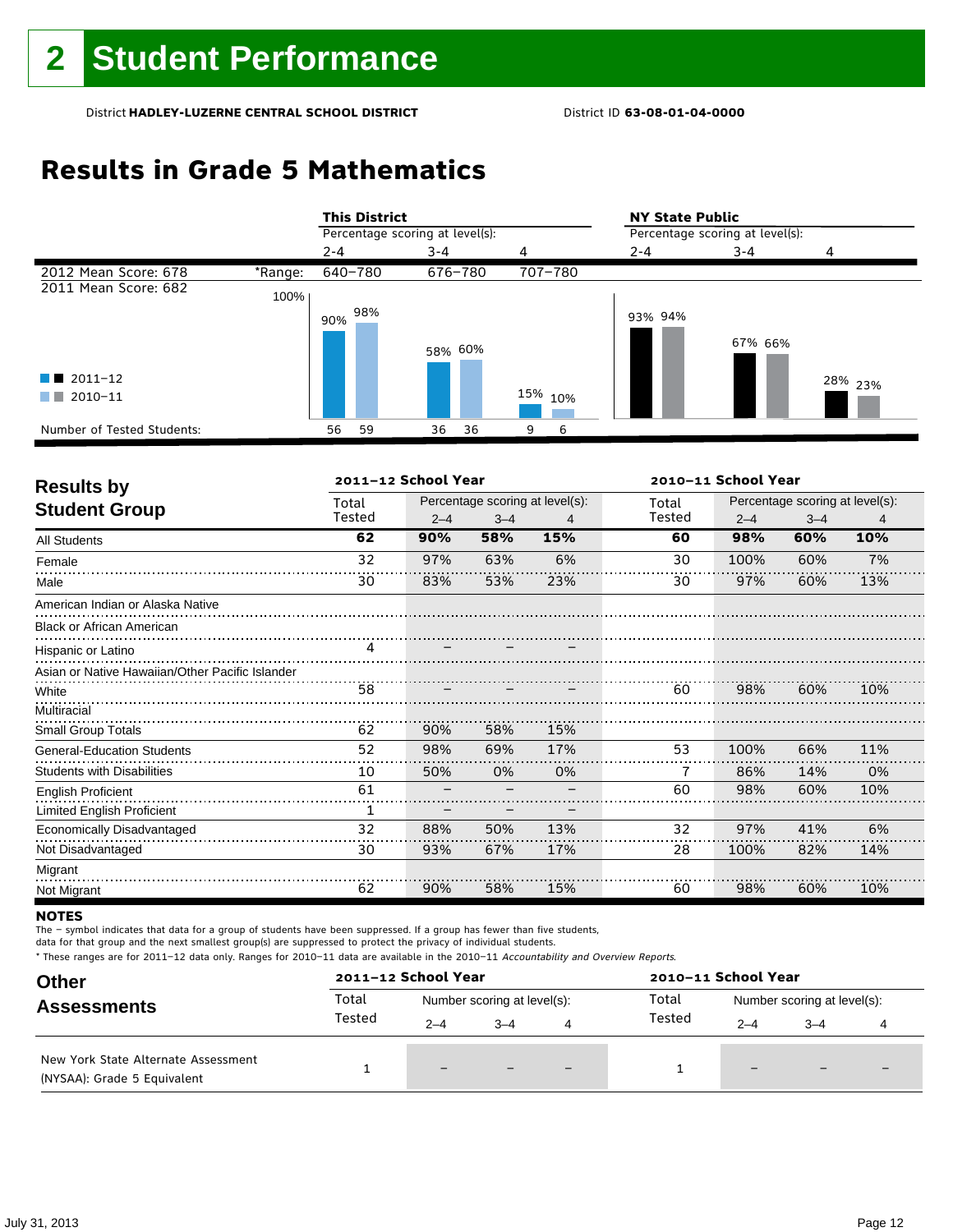## **Results in Grade 6 English Language Arts**

|                            |         | <b>This District</b> |                                 |         | <b>NY State Public</b>          |          |  |  |
|----------------------------|---------|----------------------|---------------------------------|---------|---------------------------------|----------|--|--|
|                            |         |                      | Percentage scoring at level(s): |         | Percentage scoring at level(s): |          |  |  |
|                            |         | $2 - 4$              | 3-4                             | 4       | $2 - 4$<br>$3 - 4$              | 4        |  |  |
| 2012 Mean Score: 662       | *Range: | 644-785              | 662-785                         | 694-785 |                                 |          |  |  |
| 2011 Mean Score: 664       | 100%    |                      |                                 |         |                                 |          |  |  |
|                            |         | 95% 95%              |                                 |         | 89% 88%                         |          |  |  |
|                            |         |                      | 62%<br>52%                      |         |                                 | 56% 56%  |  |  |
| $\blacksquare$ 2011-12     |         |                      |                                 |         |                                 |          |  |  |
| 2010-11<br>a sa T          |         |                      |                                 | 2% 2%   |                                 | 4%<br>2% |  |  |
| Number of Tested Students: |         | 57<br>61             | 37<br>33                        | 1       |                                 |          |  |  |

| <b>Results by</b>                               |        | 2011-12 School Year |                                 |    | 2010-11 School Year |                                 |         |    |
|-------------------------------------------------|--------|---------------------|---------------------------------|----|---------------------|---------------------------------|---------|----|
| <b>Student Group</b>                            | Total  |                     | Percentage scoring at level(s): |    | Total               | Percentage scoring at level(s): |         |    |
|                                                 | Tested | $2 - 4$             | $3 - 4$                         | 4  | Tested              | $2 - 4$                         | $3 - 4$ | 4  |
| <b>All Students</b>                             | 64     | 95%                 | 52%                             | 2% | 60                  | 95%                             | 62%     | 2% |
| Female                                          | 31     | 100%                | 65%                             | 3% | 34                  | 97%                             | 62%     | 3% |
| Male                                            | 33     | 91%                 | 39%                             | 0% | 26                  | 92%                             | 62%     | 0% |
| American Indian or Alaska Native                |        |                     |                                 |    |                     |                                 |         |    |
| <b>Black or African American</b>                |        |                     |                                 |    |                     |                                 |         |    |
| Hispanic or Latino                              |        |                     |                                 |    |                     |                                 |         |    |
| Asian or Native Hawaiian/Other Pacific Islander |        |                     |                                 |    |                     |                                 |         |    |
| White                                           | 64     | 95%                 | 52%                             | 2% | 60                  | 95%                             | 62%     | 2% |
| Multiracial                                     |        |                     |                                 |    |                     |                                 |         |    |
| <b>Small Group Totals</b>                       |        |                     |                                 |    |                     |                                 |         |    |
| <b>General-Education Students</b>               | 57     | 100%                | 54%                             | 2% | 51                  | 96%                             | 67%     | 2% |
| <b>Students with Disabilities</b>               |        | 57%                 | 29%                             | 0% | 9                   | 89%                             | 33%     | 0% |
| <b>English Proficient</b>                       | 64     | 95%                 | 52%                             | 2% | 60                  | 95%                             | 62%     | 2% |
| <b>Limited English Proficient</b>               |        |                     |                                 |    |                     |                                 |         |    |
| Economically Disadvantaged                      | 32     | 94%                 | 34%                             | 0% | 28                  | 89%                             | 46%     | 0% |
| Not Disadvantaged                               | 32     | 97%                 | 69%                             | 3% | 32                  | 100%                            | 75%     | 3% |
| Migrant                                         |        |                     |                                 |    |                     |                                 |         |    |
| Not Migrant                                     | 64     | 95%                 | 52%                             | 2% | 60                  | 95%                             | 62%     | 2% |

#### **NOTES**

The – symbol indicates that data for a group of students have been suppressed. If a group has fewer than five students,

data for that group and the next smallest group(s) are suppressed to protect the privacy of individual students.

\* These ranges are for 2011–12 data only. Ranges for 2010–11 data are available in the 2010–11 Accountability and Overview Reports.

| <b>Other</b>                                                                                      |        | 2011-12 School Year |                             |     | 2010-11 School Year |                             |         |     |  |
|---------------------------------------------------------------------------------------------------|--------|---------------------|-----------------------------|-----|---------------------|-----------------------------|---------|-----|--|
| <b>Assessments</b>                                                                                | Total  |                     | Number scoring at level(s): |     | Total               | Number scoring at level(s): |         |     |  |
|                                                                                                   | Tested | $2 - 4$             | $3 - 4$                     | 4   | Tested              | $2 - 4$                     | $3 - 4$ | 4   |  |
| New York State Alternate Assessment<br>(NYSAA): Grade 6 Equivalent                                |        | -                   |                             |     | 0                   |                             |         |     |  |
| New York State English as a Second Language<br>Achievement Test (NYSESLAT) <sup>†</sup> : Grade 6 | O      | N/A                 | N/A                         | N/A | 0                   | N/A                         | N/A     | N/A |  |
|                                                                                                   | Total  |                     |                             |     | Total               |                             |         |     |  |
| Recently Arrived LEP Students NOT Tested on<br>the ELA NYSTP: Grade 6                             | 0      | N/A                 | N/A                         | N/A | 0                   | N/A                         | N/A     | N/A |  |

July 31, 2013 Page 13 † These counts represent recently arrived LEP students who used the NYSESLAT to fulfill the English language arts participation requirement.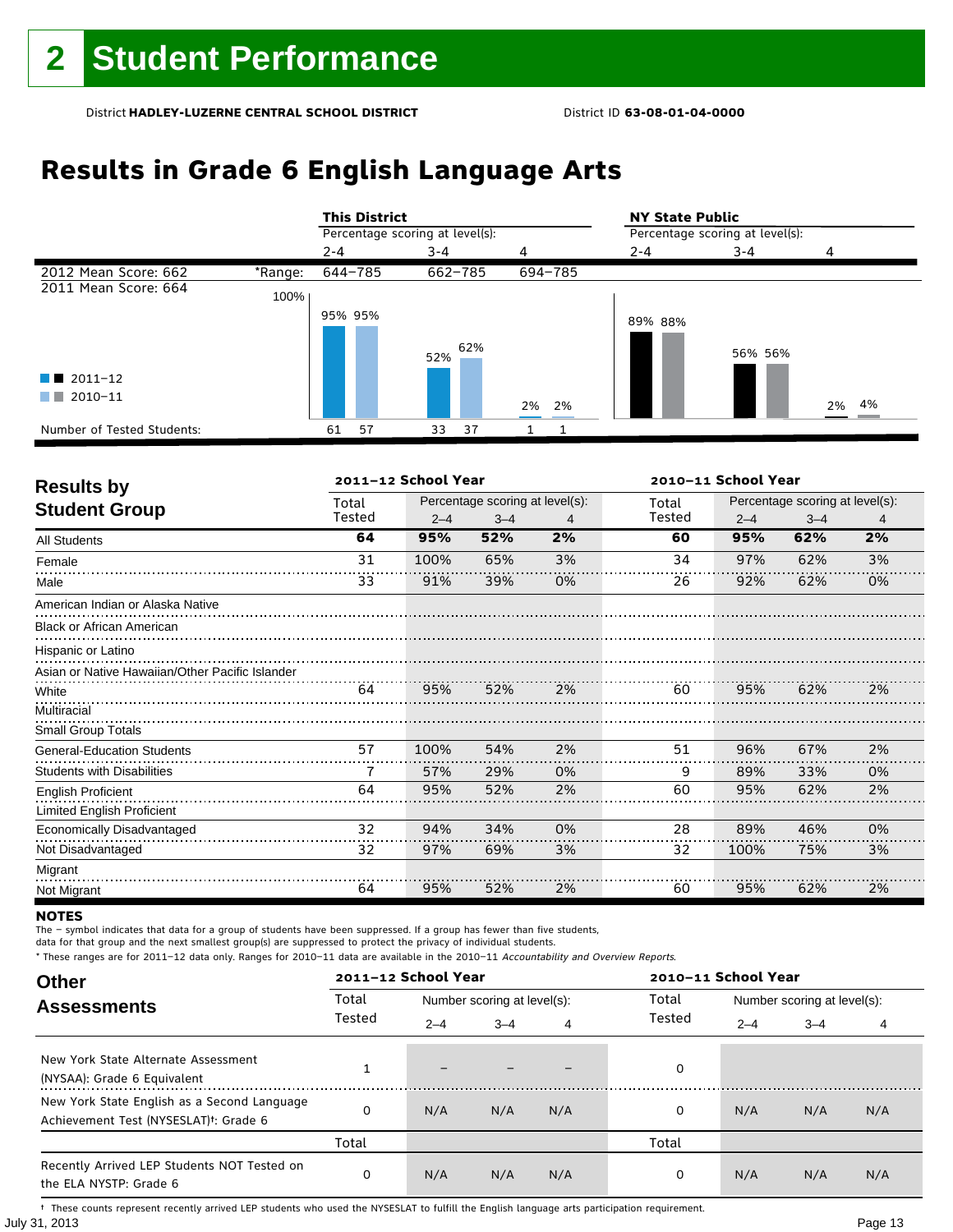## **Results in Grade 6 Mathematics**

|                            |         | <b>This District</b>            |          |                    | <b>NY State Public</b> |                                 |                    |  |  |
|----------------------------|---------|---------------------------------|----------|--------------------|------------------------|---------------------------------|--------------------|--|--|
|                            |         | Percentage scoring at level(s): |          |                    |                        | Percentage scoring at level(s): |                    |  |  |
|                            |         | $2 - 4$                         | $3 - 4$  | 4                  | 2-4                    | $3 - 4$                         |                    |  |  |
| 2012 Mean Score: 671       | *Range: | 640-780                         | 674-780  | 700-780            |                        |                                 |                    |  |  |
| 2011 Mean Score: 674       | 100%    |                                 |          |                    |                        |                                 |                    |  |  |
|                            |         | 89% 92%                         |          |                    | 92% 92%                |                                 |                    |  |  |
|                            |         |                                 | 44% 45%  |                    |                        | 65% 63%                         |                    |  |  |
| $\blacksquare$ 2011-12     |         |                                 |          |                    |                        |                                 | 31% <sub>26%</sub> |  |  |
| 2010-11<br>a sa T          |         |                                 |          | 17% <sub>13%</sub> |                        |                                 |                    |  |  |
| Number of Tested Students: |         | 55<br>57                        | 27<br>28 | 8<br>11            |                        |                                 |                    |  |  |

| <b>Results by</b>                               |        | 2011-12 School Year |         |                                 | 2010-11 School Year |                                 |         |     |
|-------------------------------------------------|--------|---------------------|---------|---------------------------------|---------------------|---------------------------------|---------|-----|
|                                                 | Total  |                     |         | Percentage scoring at level(s): | Total               | Percentage scoring at level(s): |         |     |
| <b>Student Group</b>                            | Tested | $2 - 4$             | $3 - 4$ | 4                               | Tested              | $2 - 4$                         | $3 - 4$ | 4   |
| <b>All Students</b>                             | 64     | 89%                 | 44%     | 17%                             | 60                  | 92%                             | 45%     | 13% |
| Female                                          | 30     | 93%                 | 50%     | 13%                             | 34                  | 97%                             | 44%     | 9%  |
| Male                                            | 34     | 85%                 | 38%     | 21%                             | 26                  | 85%                             | 46%     | 19% |
| American Indian or Alaska Native                |        |                     |         |                                 |                     |                                 |         |     |
| <b>Black or African American</b>                |        |                     |         |                                 |                     |                                 |         |     |
| Hispanic or Latino                              |        |                     |         |                                 |                     |                                 |         |     |
| Asian or Native Hawaiian/Other Pacific Islander |        |                     |         |                                 |                     |                                 |         |     |
| White                                           | 64     | $\frac{1}{89\%}$    | 44%     | 17%                             | 60                  | 92%                             | 45%     | 13% |
| Multiracial                                     |        |                     |         |                                 |                     |                                 |         |     |
| <b>Small Group Totals</b>                       |        |                     |         |                                 |                     |                                 |         |     |
| <b>General-Education Students</b>               | 57     | 93%                 | 49%     | 19%                             | 51                  | 100%                            | 51%     | 16% |
| <b>Students with Disabilities</b>               | 7      | 57%                 | 0%      | 0%                              | 9                   | 44%                             | 11%     | 0%  |
| <b>English Proficient</b>                       | 64     | 89%                 | 44%     | 17%                             | 60                  | 92%                             | 45%     | 13% |
| <b>Limited English Proficient</b>               |        |                     |         |                                 |                     |                                 |         |     |
| Economically Disadvantaged                      | 33     | 85%                 | 30%     | 6%                              | 28                  | 93%                             | 39%     | 7%  |
| Not Disadvantaged                               | 31     | 94%                 | 58%     | 29%                             | 32                  | 91%                             | 50%     | 19% |
| Migrant                                         |        |                     |         |                                 |                     |                                 |         |     |
| Not Migrant                                     | 64     | 89%                 | 44%     | 17%                             | 60                  | 92%                             | 45%     | 13% |

#### **NOTES**

The – symbol indicates that data for a group of students have been suppressed. If a group has fewer than five students,

data for that group and the next smallest group(s) are suppressed to protect the privacy of individual students.

| <b>Other</b>                                                       |        | 2011-12 School Year |                             | 2010-11 School Year |                             |         |  |
|--------------------------------------------------------------------|--------|---------------------|-----------------------------|---------------------|-----------------------------|---------|--|
| <b>Assessments</b>                                                 | Total  |                     | Number scoring at level(s): | Total               | Number scoring at level(s): |         |  |
|                                                                    | Tested | $2 - 4$             | $3 - 4$                     | Tested              | $2 - 4$                     | $3 - 4$ |  |
| New York State Alternate Assessment<br>(NYSAA): Grade 6 Equivalent |        | $\qquad \qquad -$   |                             | 0                   |                             |         |  |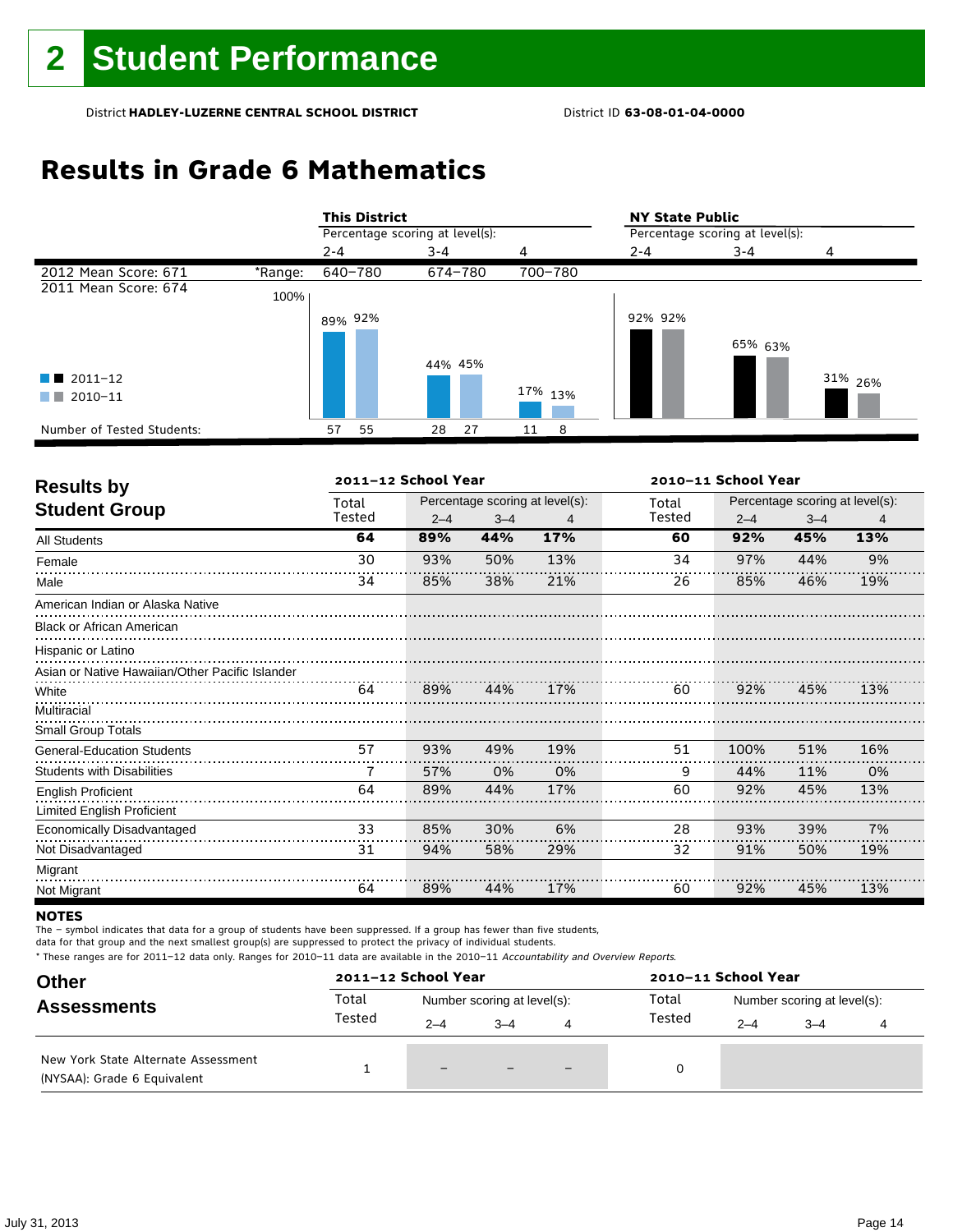## **Results in Grade 7 English Language Arts**

|                            |         |         | <b>This District</b>            |     |         |    |         | <b>NY State Public</b>          |                    |    |    |  |
|----------------------------|---------|---------|---------------------------------|-----|---------|----|---------|---------------------------------|--------------------|----|----|--|
|                            |         |         | Percentage scoring at level(s): |     |         |    |         | Percentage scoring at level(s): |                    |    |    |  |
|                            |         | $2 - 4$ |                                 | 3-4 |         | 4  |         | $2 - 4$                         | 3-4                | 4  |    |  |
| 2012 Mean Score: 662       | *Range: | 642-790 |                                 |     | 665-790 |    | 698-790 |                                 |                    |    |    |  |
| 2011 Mean Score: 666       | 100%    |         |                                 |     |         |    |         |                                 |                    |    |    |  |
|                            |         | 90% 89% |                                 | 41% | 57%     |    |         | 92% 91%                         | 52% <sub>48%</sub> |    |    |  |
| $\blacksquare$ 2011-12     |         |         |                                 |     |         |    |         |                                 |                    |    |    |  |
| 2010-11<br>. .             |         |         |                                 |     |         | 0% | 3%      |                                 |                    | 4% | 4% |  |
| Number of Tested Students: |         | 57      | 62                              | 26  | 40      | 0  | 2       |                                 |                    |    |    |  |

| <b>Results by</b>                               |        | 2011-12 School Year |                                 |    | 2010-11 School Year |                                 |         |     |
|-------------------------------------------------|--------|---------------------|---------------------------------|----|---------------------|---------------------------------|---------|-----|
| <b>Student Group</b>                            | Total  |                     | Percentage scoring at level(s): |    | Total               | Percentage scoring at level(s): |         |     |
|                                                 | Tested | $2 - 4$             | $3 - 4$                         | 4  | Tested              | $2 - 4$                         | $3 - 4$ | 4   |
| <b>All Students</b>                             | 63     | 90%                 | 41%                             | 0% | 70                  | 89%                             | 57%     | 3%  |
| Female                                          | 35     | 91%                 | 49%                             | 0% | 36                  | 94%                             | 78%     | 3%  |
| Male                                            | 28     | 89%                 | 32%                             | 0% | 34                  | 82%                             | 35%     | 3%  |
| American Indian or Alaska Native                |        |                     |                                 |    |                     |                                 |         |     |
| <b>Black or African American</b>                |        |                     |                                 |    | $\mathcal{P}$       |                                 |         |     |
| Hispanic or Latino                              |        |                     |                                 |    |                     |                                 |         |     |
| Asian or Native Hawaiian/Other Pacific Islander |        |                     |                                 |    |                     |                                 |         |     |
| White                                           |        |                     |                                 |    | 64                  | 89%                             | 59%     | 2%  |
| Multiracial                                     |        |                     |                                 |    |                     |                                 |         |     |
| <b>Small Group Totals</b>                       | 63     | 90%                 | 41%                             | 0% | 6                   | 83%                             | 33%     | 17% |
| <b>General-Education Students</b>               | 52     | 96%                 | 50%                             | 0% | 60                  | 98%                             | 67%     | 3%  |
| <b>Students with Disabilities</b>               | 11     | 64%                 | 0%                              | 0% | 10                  | 30%                             | 0%      | 0%  |
| <b>English Proficient</b>                       | 63     | 90%                 | 41%                             | 0% | 70                  | 89%                             | 57%     | 3%  |
| <b>Limited English Proficient</b>               |        |                     |                                 |    |                     |                                 |         |     |
| Economically Disadvantaged                      | 34     | 94%                 | 29%                             | 0% | 25                  | 76%                             | 32%     | 0%  |
| Not Disadvantaged                               | 29     | 86%                 | 55%                             | 0% | 45                  | 96%                             | 71%     | 4%  |
| Migrant                                         |        |                     |                                 |    |                     |                                 |         |     |
| Not Migrant                                     | 63     | 90%                 | 41%                             | 0% | 70                  | 89%                             | 57%     | 3%  |

#### **NOTES**

The – symbol indicates that data for a group of students have been suppressed. If a group has fewer than five students,

data for that group and the next smallest group(s) are suppressed to protect the privacy of individual students.

\* These ranges are for 2011–12 data only. Ranges for 2010–11 data are available in the 2010–11 Accountability and Overview Reports.

| <b>Other</b>                                                                                      |        | 2011-12 School Year |                             |     | 2010-11 School Year |                             |         |     |  |
|---------------------------------------------------------------------------------------------------|--------|---------------------|-----------------------------|-----|---------------------|-----------------------------|---------|-----|--|
| <b>Assessments</b>                                                                                | Total  |                     | Number scoring at level(s): |     | Total               | Number scoring at level(s): |         |     |  |
|                                                                                                   | Tested | $2 - 4$             | $3 - 4$                     | 4   | Tested              | $2 - 4$                     | $3 - 4$ | 4   |  |
| New York State Alternate Assessment<br>(NYSAA): Grade 7 Equivalent                                |        |                     |                             |     | 0                   |                             |         |     |  |
| New York State English as a Second Language<br>Achievement Test (NYSESLAT) <sup>+</sup> : Grade 7 |        | N/A                 | N/A                         | N/A | 0                   | N/A                         | N/A     | N/A |  |
|                                                                                                   | Total  |                     |                             |     | Total               |                             |         |     |  |
| Recently Arrived LEP Students NOT Tested on<br>the ELA NYSTP: Grade 7                             | 0      | N/A                 | N/A                         | N/A | 0                   | N/A                         | N/A     | N/A |  |

July 31, 2013 Page 15 † These counts represent recently arrived LEP students who used the NYSESLAT to fulfill the English language arts participation requirement.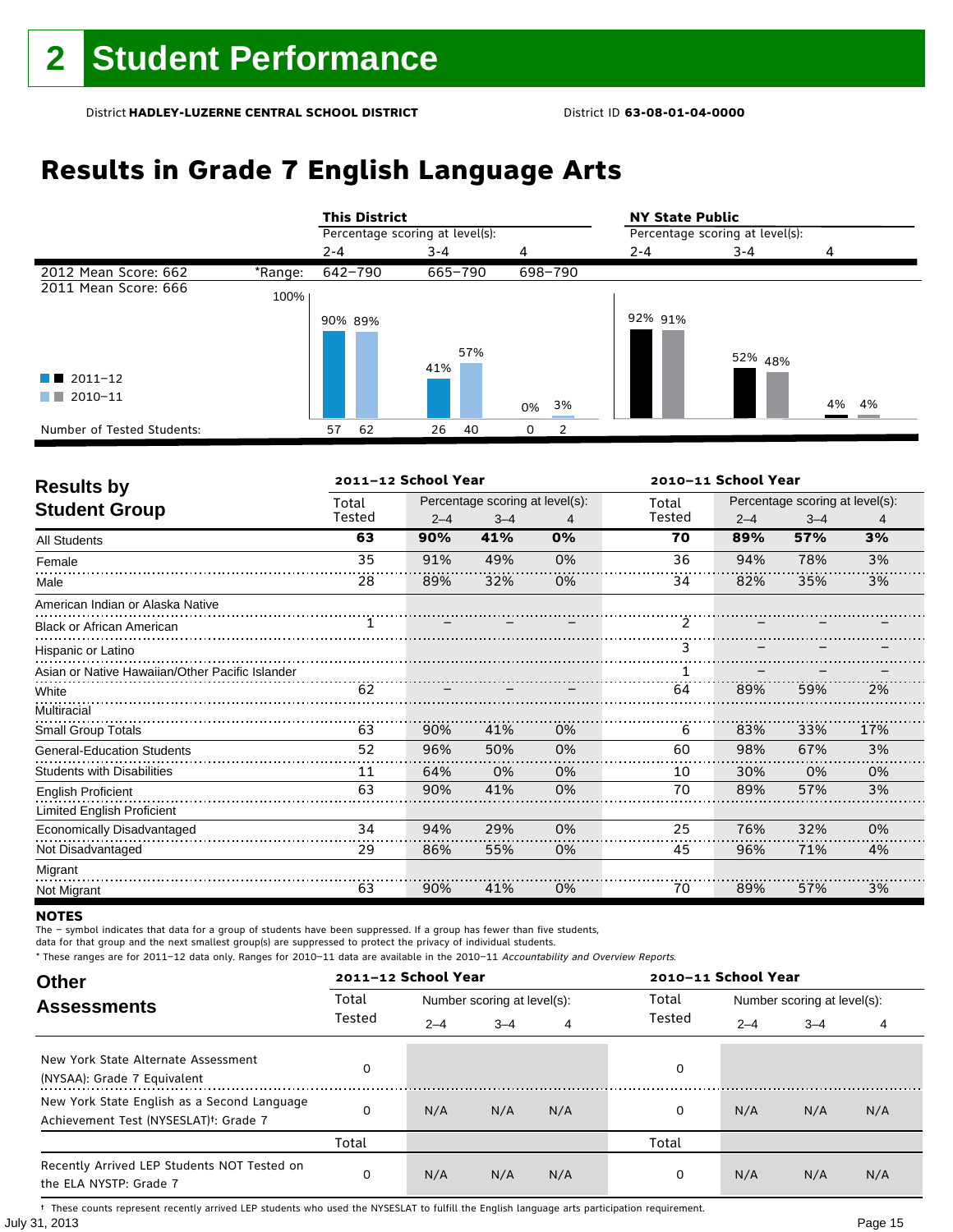## **Results in Grade 7 Mathematics**

|                            |         | <b>This District</b>            |                    |          | <b>NY State Public</b>          |         |         |  |  |  |
|----------------------------|---------|---------------------------------|--------------------|----------|---------------------------------|---------|---------|--|--|--|
|                            |         | Percentage scoring at level(s): |                    |          | Percentage scoring at level(s): |         |         |  |  |  |
|                            |         | $2 - 4$                         | $3 - 4$            | 4        | $2 - 4$                         | $3 - 4$ |         |  |  |  |
| 2012 Mean Score: 671       | *Range: | 639-800                         | 670-800            | 694-800  |                                 |         |         |  |  |  |
| 2011 Mean Score: 669       | 100%    |                                 |                    |          |                                 |         |         |  |  |  |
|                            |         | $94\%$ 87%                      | 54% <sub>50%</sub> |          | 91% 92%                         | 65% 65% |         |  |  |  |
| $\blacksquare$ 2011-12     |         |                                 |                    | 23%      |                                 |         | 31% 30% |  |  |  |
| 2010-11<br>a sa T          |         |                                 |                    | 16%      |                                 |         |         |  |  |  |
| Number of Tested Students: |         | 61<br>59                        | 35<br>34           | 16<br>10 |                                 |         |         |  |  |  |

| <b>Results by</b>                               |        | 2011-12 School Year |         |                                 | 2010-11 School Year |                                 |         |     |  |
|-------------------------------------------------|--------|---------------------|---------|---------------------------------|---------------------|---------------------------------|---------|-----|--|
| <b>Student Group</b>                            | Total  |                     |         | Percentage scoring at level(s): | Total               | Percentage scoring at level(s): |         |     |  |
|                                                 | Tested | $2 - 4$             | $3 - 4$ | 4                               | Tested              | $2 - 4$                         | $3 - 4$ | 4   |  |
| <b>All Students</b>                             | 63     | 94%                 | 54%     | 16%                             | 70                  | 87%                             | 50%     | 23% |  |
| Female                                          | 35     | 100%                | 54%     | 11%                             | 36                  | 97%                             | 58%     | 33% |  |
| Male                                            | 28     | 86%                 | 54%     | 21%                             | 34                  | 76%                             | 41%     | 12% |  |
| American Indian or Alaska Native                |        |                     |         |                                 |                     |                                 |         |     |  |
| <b>Black or African American</b>                |        |                     |         |                                 | $\mathcal{P}$       |                                 |         |     |  |
| Hispanic or Latino                              |        |                     |         |                                 | 3                   |                                 |         |     |  |
| Asian or Native Hawaiian/Other Pacific Islander |        |                     |         |                                 |                     |                                 |         |     |  |
| White                                           | 62     |                     |         |                                 | 64                  | 86%                             | 52%     | 23% |  |
| Multiracial                                     |        |                     |         |                                 |                     |                                 |         |     |  |
| <b>Small Group Totals</b>                       | 63     | 94%                 | 54%     | 16%                             | 6                   | 100%                            | 33%     | 17% |  |
| <b>General-Education Students</b>               | 52     | 98%                 | 63%     | 19%                             | 60                  | 98%                             | 58%     | 27% |  |
| <b>Students with Disabilities</b>               | 11     | 73%                 | 9%      | 0%                              | 10                  | 20%                             | 0%      | 0%  |  |
| <b>English Proficient</b>                       | 63     | 94%                 | 54%     | 16%                             | 70                  | 87%                             | 50%     | 23% |  |
| <b>Limited English Proficient</b>               |        |                     |         |                                 |                     |                                 |         |     |  |
| <b>Economically Disadvantaged</b>               | 34     | 97%                 | 53%     | 12%                             | 25                  | 76%                             | 28%     | 8%  |  |
| Not Disadvantaged                               | 29     | 90%                 | 55%     | 21%                             | 45                  | 93%                             | 62%     | 31% |  |
| Migrant                                         |        |                     |         |                                 |                     |                                 |         |     |  |
| Not Migrant                                     | 63     | 94%                 | 54%     | 16%                             | 70                  | 87%                             | 50%     | 23% |  |

#### **NOTES**

The – symbol indicates that data for a group of students have been suppressed. If a group has fewer than five students,

data for that group and the next smallest group(s) are suppressed to protect the privacy of individual students.

| <b>Other</b>                                                       |        | 2011-12 School Year         |         |   | 2010-11 School Year |                             |         |  |  |
|--------------------------------------------------------------------|--------|-----------------------------|---------|---|---------------------|-----------------------------|---------|--|--|
| <b>Assessments</b>                                                 | Total  | Number scoring at level(s): |         |   | Total               | Number scoring at level(s): |         |  |  |
|                                                                    | Tested | $2 - 4$                     | $3 - 4$ | 4 | Tested              | $2 - 4$                     | $3 - 4$ |  |  |
| New York State Alternate Assessment<br>(NYSAA): Grade 7 Equivalent |        |                             |         |   | 0                   |                             |         |  |  |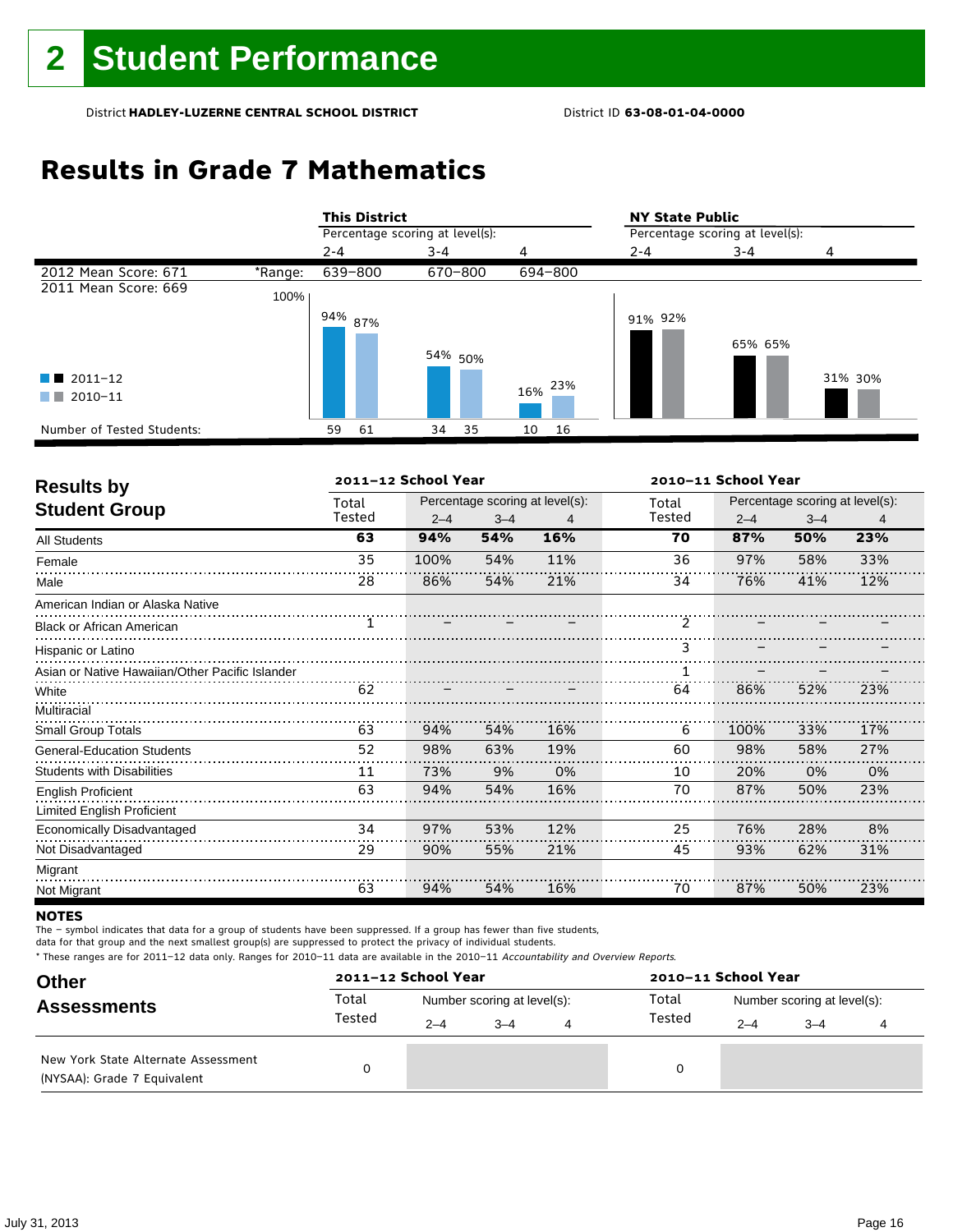## **Results in Grade 8 English Language Arts**

|                            |         | <b>This District</b>            |  |         |     |  |          | <b>NY State Public</b><br>Percentage scoring at level(s): |         |       |  |  |
|----------------------------|---------|---------------------------------|--|---------|-----|--|----------|-----------------------------------------------------------|---------|-------|--|--|
|                            |         | Percentage scoring at level(s): |  |         |     |  |          |                                                           |         |       |  |  |
|                            |         | $2 - 4$                         |  | $3 - 4$ |     |  |          | $2 - 4$                                                   | $3 - 4$ | 4     |  |  |
| 2012 Mean Score: 659       | *Range: | 628-790                         |  | 658-790 |     |  | 699-790  |                                                           |         |       |  |  |
| 2011 Mean Score: 654       | 100%    |                                 |  |         |     |  |          |                                                           |         |       |  |  |
|                            |         | $91\%$ 97%                      |  |         |     |  |          | 93% 92%                                                   |         |       |  |  |
|                            |         |                                 |  | 52%     | 43% |  |          |                                                           | 50% 47% |       |  |  |
| $\blacksquare$ 2011-12     |         |                                 |  |         |     |  |          |                                                           |         |       |  |  |
| 2010-11<br>a ka            |         |                                 |  |         |     |  | 1% 0%    |                                                           |         | 2% 2% |  |  |
| Number of Tested Students: |         | 56<br>63                        |  | 36      | 25  |  | $\Omega$ |                                                           |         |       |  |  |

| <b>Results by</b>                               |        | 2011-12 School Year |                                 |    | 2010-11 School Year |                                 |         |    |  |
|-------------------------------------------------|--------|---------------------|---------------------------------|----|---------------------|---------------------------------|---------|----|--|
| <b>Student Group</b>                            | Total  |                     | Percentage scoring at level(s): |    | Total               | Percentage scoring at level(s): |         |    |  |
|                                                 | Tested | $2 - 4$             | $3 - 4$                         | 4  | Tested              | $2 - 4$                         | $3 - 4$ | 4  |  |
| <b>All Students</b>                             | 69     | 91%                 | 52%                             | 1% | 58                  | 97%                             | 43%     | 0% |  |
| Female                                          | 39     | 95%                 | 64%                             | 3% | 24                  | 96%                             | 46%     | 0% |  |
| Male                                            | 30     | 87%                 | 37%                             | 0% | 34                  | 97%                             | 41%     | 0% |  |
| American Indian or Alaska Native                |        |                     |                                 |    |                     |                                 |         |    |  |
| <b>Black or African American</b>                | 2      |                     |                                 |    |                     |                                 |         |    |  |
| Hispanic or Latino                              | 2      |                     |                                 |    |                     |                                 |         |    |  |
| Asian or Native Hawaiian/Other Pacific Islander |        |                     |                                 |    |                     |                                 |         |    |  |
| White                                           | 64     | 92%                 | 52%                             | 2% | 57                  |                                 |         |    |  |
| Multiracial                                     |        |                     |                                 |    |                     |                                 |         |    |  |
| <b>Small Group Totals</b>                       | 5      | 80%                 | 60%                             | 0% | 58                  | 97%                             | 43%     | 0% |  |
| <b>General-Education Students</b>               | 58     | 98%                 | 62%                             | 2% | 47                  | 100%                            | 51%     | 0% |  |
| <b>Students with Disabilities</b>               | 11     | 55%                 | 0%                              | 0% | 11                  | 82%                             | 9%      | 0% |  |
| <b>English Proficient</b>                       | 69     | 91%                 | 52%                             | 1% | 58                  | 97%                             | 43%     | 0% |  |
| Limited English Proficient                      |        |                     |                                 |    |                     |                                 |         |    |  |
| Economically Disadvantaged                      | 29     | 86%                 | 31%                             | 3% | 20                  | 90%                             | 25%     | 0% |  |
| Not Disadvantaged                               | 40     | 95%                 | 68%                             | 0% | 38                  | 100%                            | 53%     | 0% |  |
| Migrant                                         |        |                     |                                 |    |                     |                                 |         |    |  |
| Not Migrant                                     | 69     | 91%                 | 52%                             | 1% | 58                  | 97%                             | 43%     | 0% |  |

#### **NOTES**

The – symbol indicates that data for a group of students have been suppressed. If a group has fewer than five students,

data for that group and the next smallest group(s) are suppressed to protect the privacy of individual students.

\* These ranges are for 2011–12 data only. Ranges for 2010–11 data are available in the 2010–11 Accountability and Overview Reports.

| <b>Other</b>                                                                                      |        | 2011-12 School Year |                             |     | 2010-11 School Year |                             |         |     |  |
|---------------------------------------------------------------------------------------------------|--------|---------------------|-----------------------------|-----|---------------------|-----------------------------|---------|-----|--|
| <b>Assessments</b>                                                                                | Total  |                     | Number scoring at level(s): |     | Total               | Number scoring at level(s): |         |     |  |
|                                                                                                   | Tested | $2 - 4$             | $3 - 4$                     | 4   | Tested              | $2 - 4$                     | $3 - 4$ | 4   |  |
| New York State Alternate Assessment<br>(NYSAA): Grade 8 Equivalent                                |        |                     |                             |     | 0                   |                             |         |     |  |
| New York State English as a Second Language<br>Achievement Test (NYSESLAT) <sup>+</sup> : Grade 8 | 0      | N/A                 | N/A                         | N/A | 0                   | N/A                         | N/A     | N/A |  |
|                                                                                                   | Total  |                     |                             |     | Total               |                             |         |     |  |
| Recently Arrived LEP Students NOT Tested on<br>the ELA NYSTP: Grade 8                             | 0      | N/A                 | N/A                         | N/A | $\Omega$            | N/A                         | N/A     | N/A |  |

July 31, 2013 Page 17 † These counts represent recently arrived LEP students who used the NYSESLAT to fulfill the English language arts participation requirement.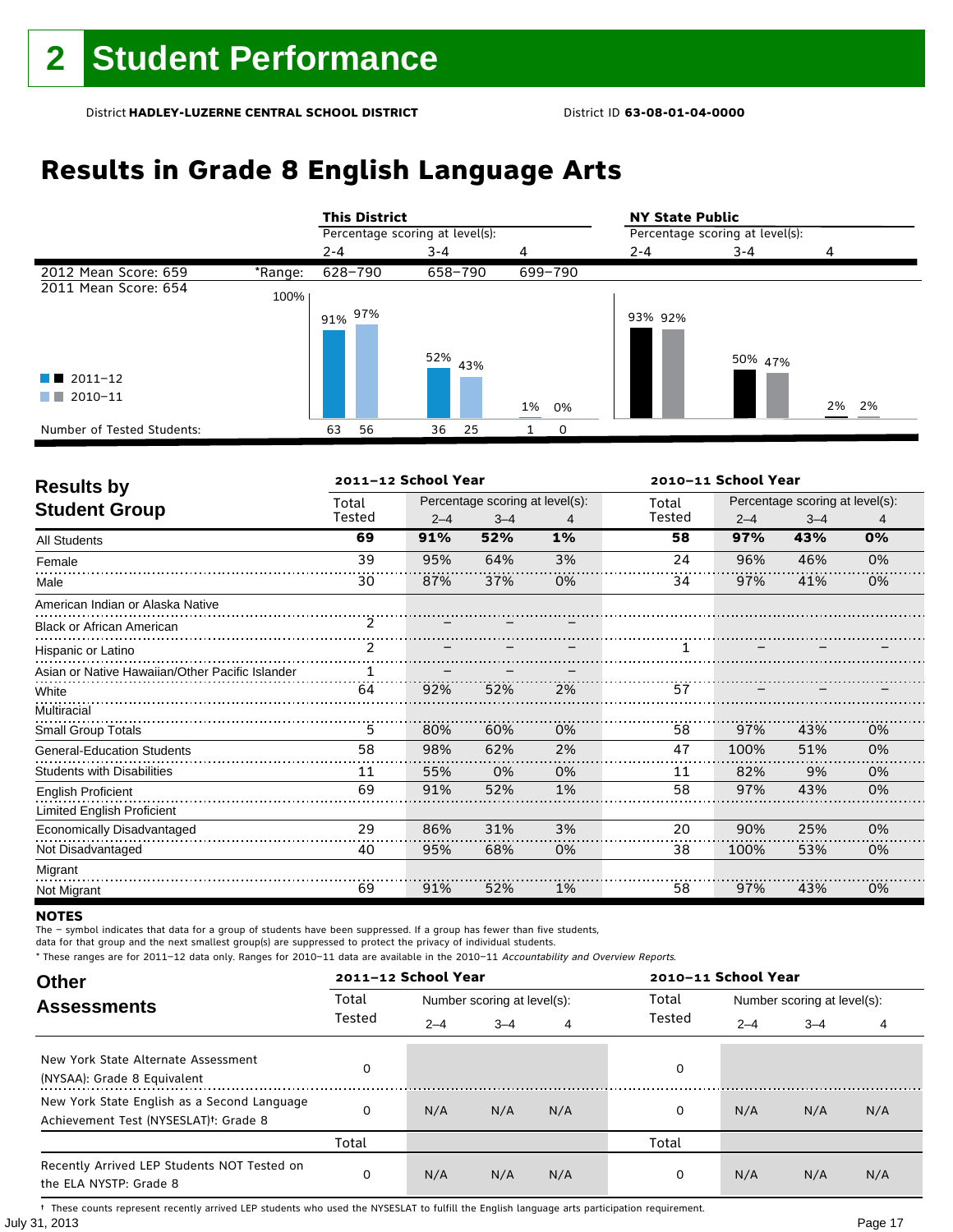## **Results in Grade 8 Mathematics**

|                            |         | <b>This District</b>            |    |         |    |         |                                 | <b>NY State Public</b> |         |         |  |  |
|----------------------------|---------|---------------------------------|----|---------|----|---------|---------------------------------|------------------------|---------|---------|--|--|
|                            |         | Percentage scoring at level(s): |    |         |    |         | Percentage scoring at level(s): |                        |         |         |  |  |
|                            |         | $2 - 4$                         |    | $3 - 4$ |    | 4       |                                 | $2 - 4$                | $3 - 4$ | 4       |  |  |
| 2012 Mean Score: 675       | *Range: | 639-775                         |    | 674-775 |    | 704-775 |                                 |                        |         |         |  |  |
| 2011 Mean Score: 675       | 100%    |                                 |    |         |    |         |                                 |                        |         |         |  |  |
|                            |         | 93% 93%                         |    |         |    |         |                                 | 93% 91%                |         |         |  |  |
|                            |         |                                 |    | 52% 50% |    |         |                                 |                        | 61% 60% |         |  |  |
| $\blacksquare$ 2011-12     |         |                                 |    |         |    |         |                                 |                        |         |         |  |  |
| 2010-11<br>a sa T          |         |                                 |    |         |    | 14% 19% |                                 |                        |         | 20% 18% |  |  |
| Number of Tested Students: |         | 64                              | 54 | 36      | 29 | 10      | 11                              |                        |         |         |  |  |

| <b>Results by</b>                               |               | 2011-12 School Year             |         |     | 2010-11 School Year |                                 |         |     |  |
|-------------------------------------------------|---------------|---------------------------------|---------|-----|---------------------|---------------------------------|---------|-----|--|
| <b>Student Group</b>                            | Total         | Percentage scoring at level(s): |         |     | Total               | Percentage scoring at level(s): |         |     |  |
|                                                 | Tested        | $2 - 4$                         | $3 - 4$ | 4   | Tested              | $2 - 4$                         | $3 - 4$ | 4   |  |
| <b>All Students</b>                             | 69            | 93%                             | 52%     | 14% | 58                  | 93%                             | 50%     | 19% |  |
| Female                                          | 39            | 100%                            | 64%     | 18% | 24                  | 96%                             | 50%     | 25% |  |
| Male                                            | 30            | 83%                             | 37%     | 10% | 34                  | 91%                             | 50%     | 15% |  |
| American Indian or Alaska Native                |               |                                 |         |     |                     |                                 |         |     |  |
| <b>Black or African American</b>                | 2             |                                 |         |     |                     |                                 |         |     |  |
| Hispanic or Latino                              | $\mathcal{P}$ |                                 |         |     |                     |                                 |         |     |  |
| Asian or Native Hawaiian/Other Pacific Islander |               |                                 |         |     |                     |                                 |         |     |  |
| White                                           | 64            | 92%                             | 53%     | 16% |                     | $\frac{1}{57}$                  |         |     |  |
| Multiracial                                     |               |                                 |         |     |                     |                                 |         |     |  |
| <b>Small Group Totals</b>                       | 5             | 100%                            | 40%     | 0%  | 58                  | 93%                             | 50%     | 19% |  |
| <b>General-Education Students</b>               | 58            | 100%                            | 60%     | 17% | 47                  | 100%                            | 62%     | 23% |  |
| <b>Students with Disabilities</b>               | 11            | 55%                             | 9%      | 0%  | 11                  | 64%                             | 0%      | 0%  |  |
| <b>English Proficient</b>                       | 69            | 93%                             | 52%     | 14% | 58                  | 93%                             | 50%     | 19% |  |
| Limited English Proficient                      |               |                                 |         |     |                     |                                 |         |     |  |
| Economically Disadvantaged                      | 29            | 86%                             | 38%     | 7%  | 20                  | 80%                             | 25%     | 15% |  |
| Not Disadvantaged                               | 40            | 98%                             | 63%     | 20% | 38                  | 100%                            | 63%     | 21% |  |
| Migrant                                         |               |                                 |         |     |                     |                                 |         |     |  |
| Not Migrant                                     | 69            | 93%                             | 52%     | 14% | 58                  | 93%                             | 50%     | 19% |  |

#### **NOTES**

The – symbol indicates that data for a group of students have been suppressed. If a group has fewer than five students,

data for that group and the next smallest group(s) are suppressed to protect the privacy of individual students.

| <b>Other</b>                                                       |        | 2011-12 School Year         |         |   | 2010-11 School Year |                             |         |  |  |
|--------------------------------------------------------------------|--------|-----------------------------|---------|---|---------------------|-----------------------------|---------|--|--|
| <b>Assessments</b>                                                 | Total  | Number scoring at level(s): |         |   | Total               | Number scoring at level(s): |         |  |  |
|                                                                    | Tested | $2 - 4$                     | $3 - 4$ | 4 | Tested              | $2 - 4$                     | $3 - 4$ |  |  |
| New York State Alternate Assessment<br>(NYSAA): Grade 8 Equivalent |        |                             |         |   | 0                   |                             |         |  |  |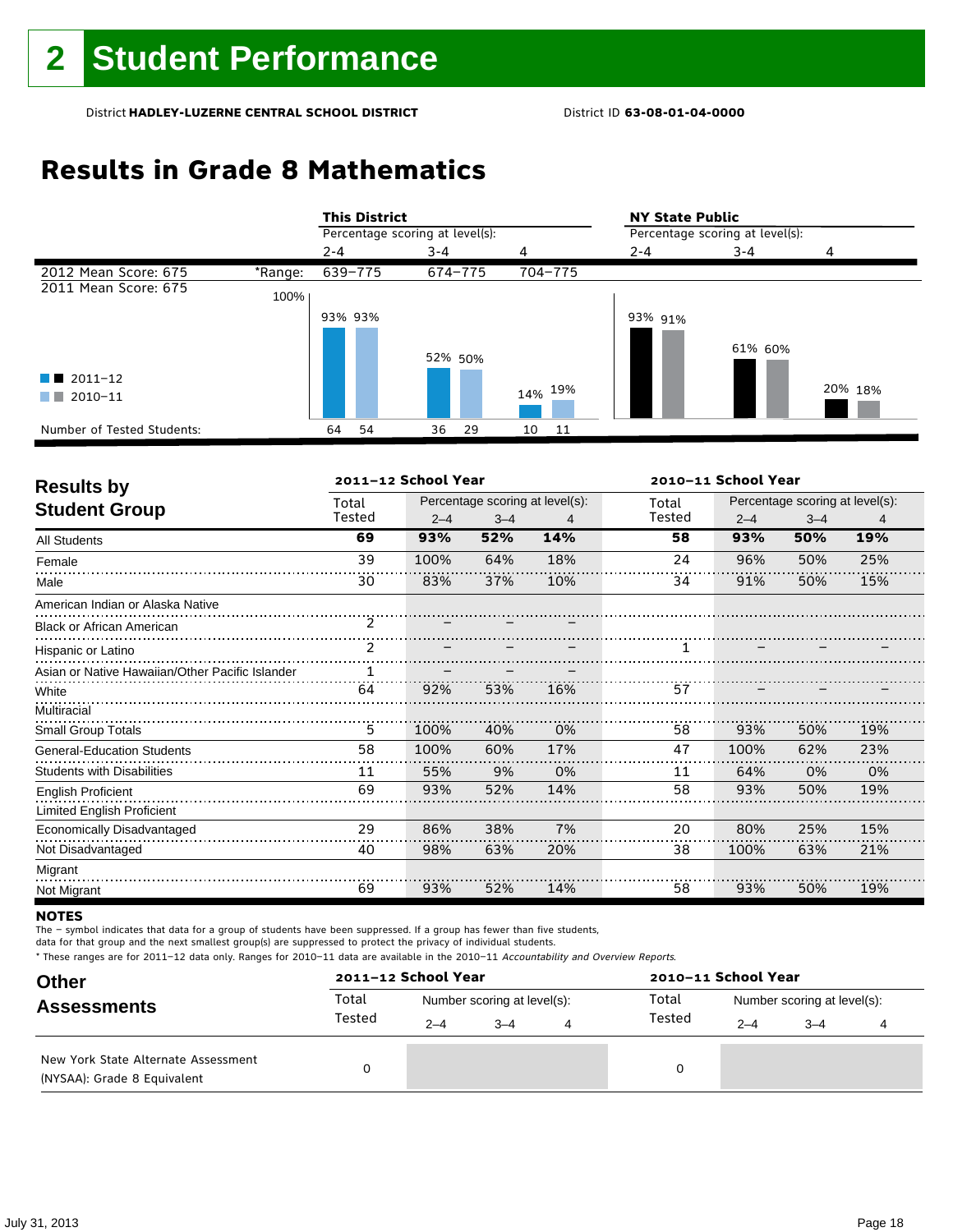## **Results in Grade 8 Science**

|                                           | <b>This District</b><br>Percentage scoring at level(s): |            |            | <b>NY State Public</b><br>Percentage scoring at level(s): |         |  |  |
|-------------------------------------------|---------------------------------------------------------|------------|------------|-----------------------------------------------------------|---------|--|--|
|                                           | $2 - 4$                                                 | $3 - 4$    | 4          | $2 - 4$<br>$3 - 4$                                        | 4       |  |  |
| 100%<br>$\blacksquare$ 2011-12<br>2010-11 | $92\% \frac{100\%}{100\%}$                              | 78%<br>66% | 33%<br>16% | 93% 94%<br>73% 72%                                        | 30% 28% |  |  |
| Number of Tested Students:                | 46<br>58                                                | 45<br>33   | 19<br>8    |                                                           |         |  |  |

| <b>Results by</b>                               |        | 2011-12 School Year |         |                                 | 2010-11 School Year |                                 |         |     |  |
|-------------------------------------------------|--------|---------------------|---------|---------------------------------|---------------------|---------------------------------|---------|-----|--|
|                                                 | Total  |                     |         | Percentage scoring at level(s): | Total               | Percentage scoring at level(s): |         |     |  |
| <b>Student Group</b>                            | Tested | $2 - 4$             | $3 - 4$ | 4                               | Tested              | $2 - 4$                         | $3 - 4$ | 4   |  |
| <b>All Students</b>                             | 50     | 92%                 | 66%     | 16%                             | 58                  | 100%                            | 78%     | 33% |  |
| Female                                          | 25     | 96%                 | 68%     | 20%                             | 24                  | 100%                            | 71%     | 33% |  |
| Male                                            | 25     | 88%                 | 64%     | 12%                             | 34                  | 100%                            | 82%     | 32% |  |
| American Indian or Alaska Native                |        |                     |         |                                 |                     |                                 |         |     |  |
| <b>Black or African American</b>                | 2      |                     |         |                                 |                     |                                 |         |     |  |
| Hispanic or Latino                              |        |                     |         |                                 |                     |                                 |         |     |  |
| Asian or Native Hawaiian/Other Pacific Islander |        |                     |         |                                 |                     |                                 |         |     |  |
| White                                           |        | 47                  |         |                                 | $\frac{1}{57}$      |                                 |         |     |  |
| Multiracial                                     |        |                     |         |                                 |                     |                                 |         |     |  |
| <b>Small Group Totals</b>                       | 50     | 92%                 | 66%     | 16%                             | 58                  | 100%                            | 78%     | 33% |  |
| <b>General-Education Students</b>               | 39     | 97%                 | 77%     | 21%                             | 47                  | 100%                            | 83%     | 40% |  |
| <b>Students with Disabilities</b>               | 11     | 73%                 | 27%     | 0%                              | 11                  | 100%                            | 55%     | 0%  |  |
| <b>English Proficient</b>                       | 50     | 92%                 | 66%     | 16%                             | 58                  | 100%                            | 78%     | 33% |  |
| Limited English Proficient                      |        |                     |         |                                 |                     |                                 |         |     |  |
| Economically Disadvantaged                      | 27     | 93%                 | 63%     | 7%                              | 20                  | 100%                            | 65%     | 20% |  |
| Not Disadvantaged                               | 23     | 91%                 | 70%     | 26%                             | 38                  | 100%                            | 84%     | 39% |  |
| Migrant                                         |        |                     |         |                                 |                     |                                 |         |     |  |
| Not Migrant                                     | 50     | 92%                 | 66%     | 16%                             | 58                  | 100%                            | 78%     | 33% |  |

#### **NOTES**

The – symbol indicates that data for a group of students have been suppressed. If a group has fewer than five students,

data for that group and the next smallest group(s) are suppressed to protect the privacy of individual students.

| <b>Other</b>                                                       |        | 2011-12 School Year |                             |   | 2010-11 School Year |                             |         |  |  |  |
|--------------------------------------------------------------------|--------|---------------------|-----------------------------|---|---------------------|-----------------------------|---------|--|--|--|
| <b>Assessments</b>                                                 | Total  |                     | Number scoring at level(s): |   | Total               | Number scoring at level(s): |         |  |  |  |
|                                                                    | Tested | $2 - 4$             | $3 - 4$                     | 4 | Tested              | $2 - 4$                     | $3 - 4$ |  |  |  |
| New York State Alternate Assessment<br>(NYSAA): Grade 8 Equivalent |        |                     |                             |   |                     |                             |         |  |  |  |
| Regents Science                                                    |        |                     |                             |   |                     |                             |         |  |  |  |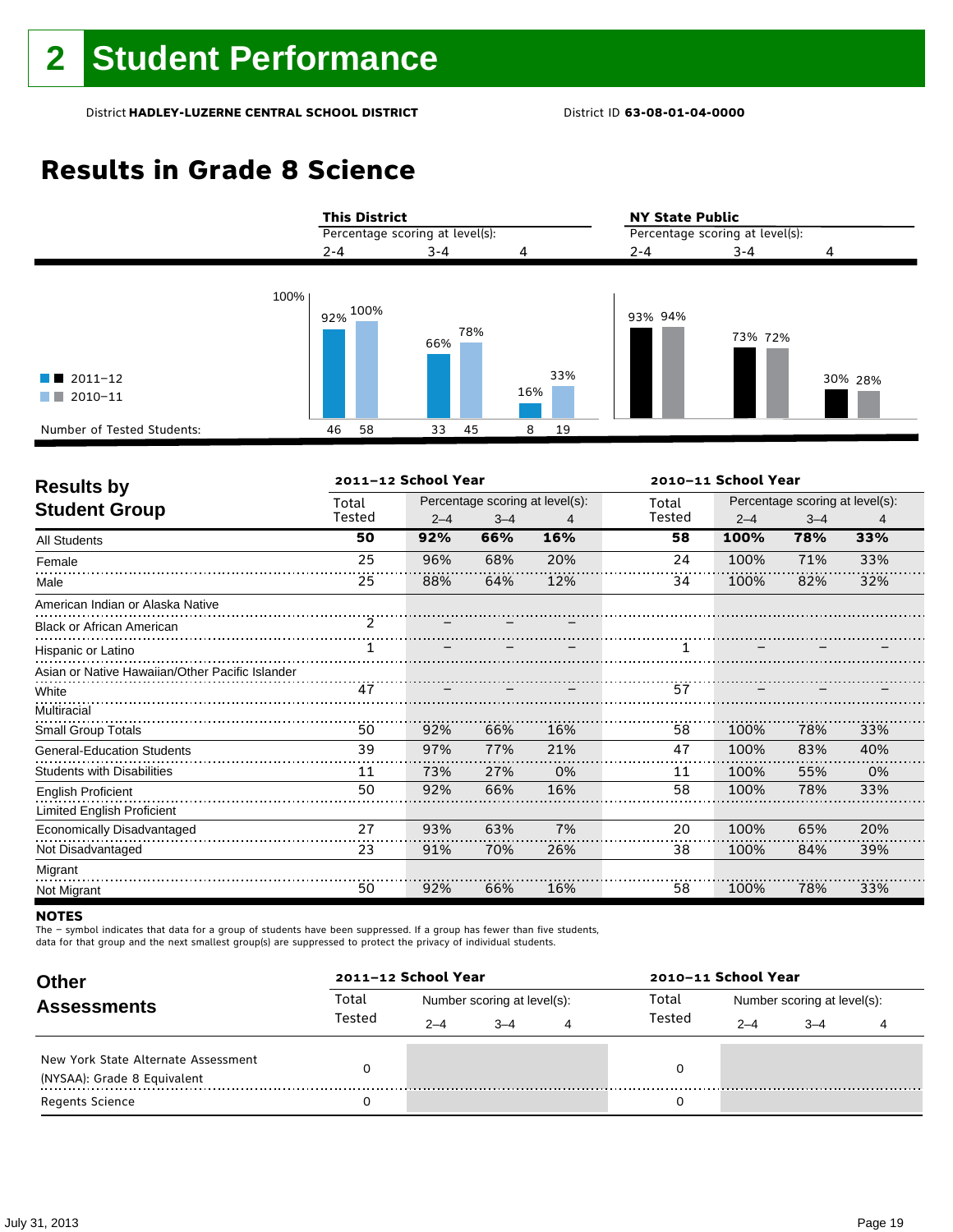### **Statewide 2010–11 Results on the National Assessment of Educational Progress (NAEP)**

|                            | % Below Basic | % Basic | % Proficient | % Advanced |
|----------------------------|---------------|---------|--------------|------------|
| <b>Grade 4 Reading</b>     | 32%           | 33%     | 26%          | 9%         |
| <b>Grade 8 Reading</b>     | 24%           | 41%     | 31%          | 4%         |
| <b>Grade 4 Mathematics</b> | 20%           | 44%     | 31%          | 5%         |
| <b>Grade 8 Mathematics</b> | 30%           | 40%     | 23%          | 7%         |

#### NOTES

\*Reporting standards not met.

\*\*Rounds to 0.

### **Statewide 2010–11 NAEP Participation Rates for LEP Students and Students with Disabilities**

|                            |                                   | <b>Participation Rate</b> |
|----------------------------|-----------------------------------|---------------------------|
| <b>Grade 4 Reading</b>     |                                   |                           |
|                            | <b>Limited English Proficient</b> | 84%                       |
|                            | <b>Students with Disabilities</b> | 85%                       |
| <b>Grade 8 Reading</b>     |                                   |                           |
|                            | <b>Limited English Proficient</b> | 77%                       |
|                            | <b>Students with Disabilities</b> | 84%                       |
| <b>Grade 4 Mathematics</b> |                                   |                           |
|                            | <b>Limited English Proficient</b> | 91%                       |
|                            | <b>Students with Disabilities</b> | 90%                       |
| <b>Grade 8 Mathematics</b> |                                   |                           |
|                            | <b>Limited English Proficient</b> | 92%                       |
|                            | <b>Students with Disabilities</b> | 91%                       |

#### **NOTE**

 The National Assessment of Educational Progress (NAEP), developed in 1969, is a nationally representative assessment of the performance of United States' students in mathematics, reading, science, writing, the arts, civics, economics, geography, and U.S. history. The NAEP assessment is administered to a sampling of schools across New York State. Teachers, principals, parents, policymakers,

 and researchers use NAEP results to assess progress and develop ways to improve education in the United States. As part of a federal requirement, NYSED is publishing these statewide results on NAEP. There are no consequences for schools, teachers, or students based on NAEP results.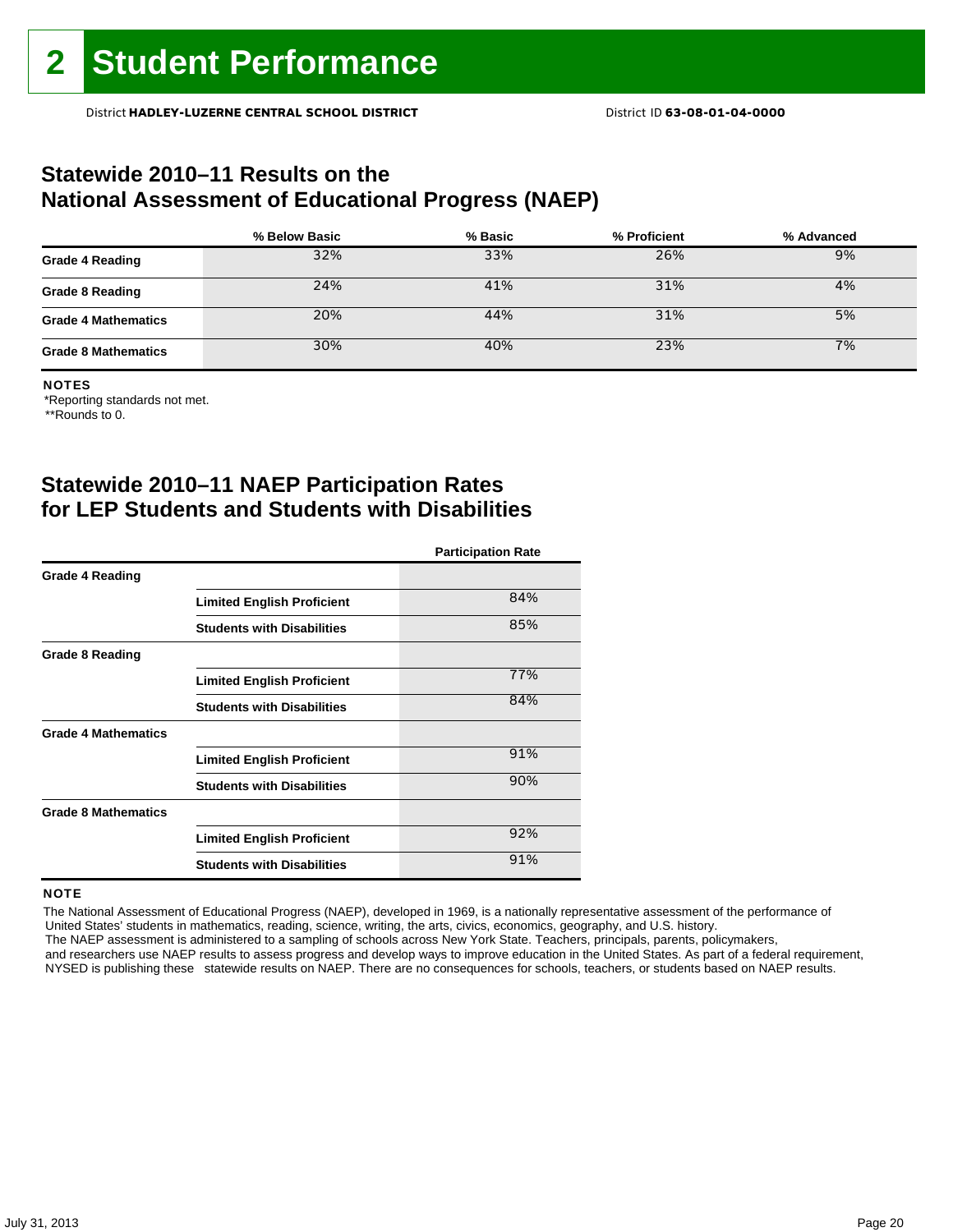## **Total Cohort Results in Secondary-Level English Language Arts after Four Years of Instruction**



| <b>Results by</b>                               | 2008 Cohort     |         |         |                                 | 2007 Cohort |                                 |         |     |  |
|-------------------------------------------------|-----------------|---------|---------|---------------------------------|-------------|---------------------------------|---------|-----|--|
|                                                 | Number          |         |         | Percentage scoring at level(s): | Number      | Percentage scoring at level(s): |         |     |  |
| <b>Student Group</b>                            | of Students     | $2 - 4$ | $3 - 4$ | 4                               | of Students | $2 - 4$                         | $3 - 4$ | 4   |  |
| <b>All Students</b>                             | 81              | 80%     | 78%     | 36%                             | 76          | 80%                             | 79%     | 30% |  |
| Female                                          | 38              | 92%     | 87%     | 34%                             | 41          | 85%                             | 85%     | 37% |  |
| Male                                            | 43              | 70%     | 70%     | 37%                             | 35          | 74%                             | 71%     | 23% |  |
| American Indian or Alaska Native                |                 |         |         |                                 |             |                                 |         |     |  |
| <b>Black or African American</b>                |                 |         |         |                                 |             |                                 |         |     |  |
| Hispanic or Latino                              |                 |         |         |                                 |             |                                 |         |     |  |
| Asian or Native Hawaiian/Other Pacific Islander |                 |         |         |                                 |             |                                 |         |     |  |
| White                                           | $\overline{78}$ |         |         |                                 | 76          | 80%                             | 79%     | 30% |  |
| Multiracial                                     |                 |         |         |                                 |             |                                 |         |     |  |
| <b>Small Group Totals</b>                       | 81              | 80%     | 78%     | 36%                             |             |                                 |         |     |  |
| <b>General-Education Students</b>               | 67              | 88%     | 87%     | 42%                             | 64          | 86%                             | 84%     | 36% |  |
| <b>Students with Disabilities</b>               | 14              | 43%     | 36%     | 7%                              | 12          | 50%                             | 50%     | 0%  |  |
| <b>English Proficient</b>                       | 81              | 80%     | 78%     | 36%                             | 76          | 80%                             | 79%     | 30% |  |
| Limited English Proficient                      |                 |         |         |                                 |             |                                 |         |     |  |
| Economically Disadvantaged                      | 31              | 71%     | 68%     | 19%                             | 16          | 75%                             | 69%     | 25% |  |
| Not Disadvantaged                               | 50              | 86%     | 84%     | 46%                             | 60          | 82%                             | 82%     | 32% |  |
| Migrant                                         |                 |         |         |                                 |             |                                 |         |     |  |
| Not Migrant                                     | 81              | 80%     | 78%     | 36%                             | 76          | 80%                             | 79%     | 30% |  |

#### NOTES

The – symbol indicates that data for a group of students have been suppressed. If a group has fewer than five students, data for that group and the next smallest group(s) are suppressed to protect the privacy of individual students.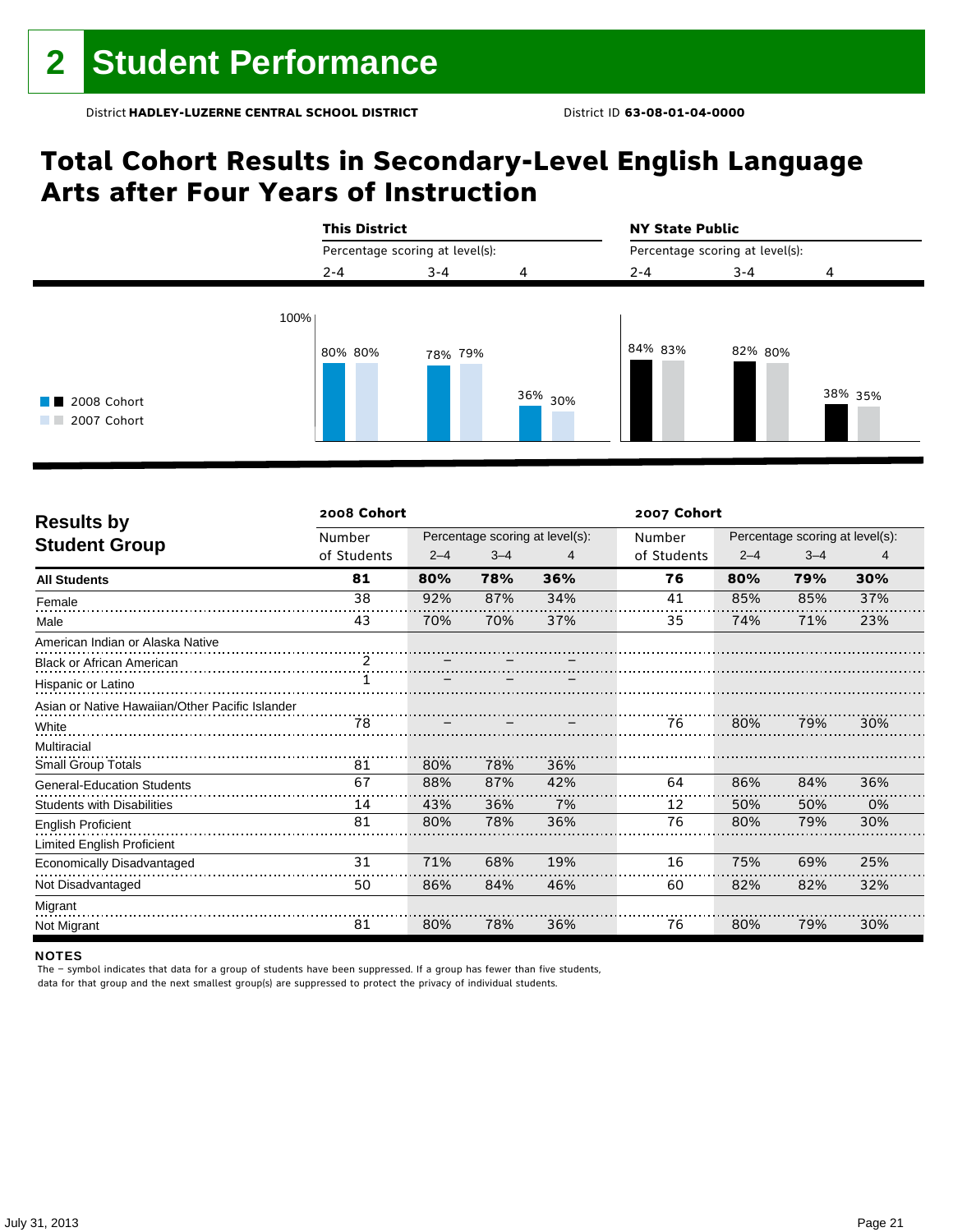## **Total Cohort Results in Secondary-Level Mathematics after Four Years of Instruction**



| <b>Results by</b>                               | 2008 Cohort |         |         |                                 | 2007 Cohort |         |                                 |     |
|-------------------------------------------------|-------------|---------|---------|---------------------------------|-------------|---------|---------------------------------|-----|
|                                                 | Number      |         |         | Percentage scoring at level(s): | Number      |         | Percentage scoring at level(s): |     |
| <b>Student Group</b>                            | of Students | $2 - 4$ | $3 - 4$ | 4                               | of Students | $2 - 4$ | $3 - 4$                         | 4   |
| <b>All Students</b>                             | 81          | 80%     | 79%     | 17%                             | 76          | 82%     | 80%                             | 17% |
| Female                                          | 38          | 92%     | 89%     | 24%                             | 41          | 88%     | 85%                             | 22% |
| Male                                            | 43          | 70%     | 70%     | 12%                             | 35          | 74%     | 74%                             | 11% |
| American Indian or Alaska Native                |             |         |         |                                 |             |         |                                 |     |
| <b>Black or African American</b>                |             |         |         |                                 |             |         |                                 |     |
| Hispanic or Latino                              |             |         |         |                                 |             |         |                                 |     |
| Asian or Native Hawaiian/Other Pacific Islander |             |         |         |                                 |             |         |                                 |     |
| White                                           | 78          |         |         |                                 | 76          | 82%     | 80%                             | 17% |
| Multiracial                                     |             |         |         |                                 |             |         |                                 |     |
| <b>Small Group Totals</b>                       | 81          | 80%     | 79%     | 17%                             |             |         |                                 |     |
| <b>General-Education Students</b>               | 67          | 91%     | 91%     | 21%                             | 64          | 89%     | 88%                             | 20% |
| Students with Disabilities                      | 14          | 29%     | 21%     | 0%                              | 12          | 42%     | 42%                             | 0%  |
| <b>English Proficient</b>                       | 81          | 80%     | 79%     | 17%                             | 76          | 82%     | 80%                             | 17% |
| <b>Limited English Proficient</b>               |             |         |         |                                 |             |         |                                 |     |
| Economically Disadvantaged                      | 31          | 74%     | 74%     | 13%                             | 16          | 81%     | 81%                             | 13% |
| Not Disadvantaged                               | 50          | 84%     | 82%     | 20%                             | 60          | 82%     | 80%                             | 18% |
| Migrant                                         |             |         |         |                                 |             |         |                                 |     |
| Not Migrant                                     | 81          | 80%     | 79%     | 17%                             | 76          | 82%     | 80%                             | 17% |

#### NOTES

The – symbol indicates that data for a group of students have been suppressed. If a group has fewer than five students, data for that group and the next smallest group(s) are suppressed to protect the privacy of individual students.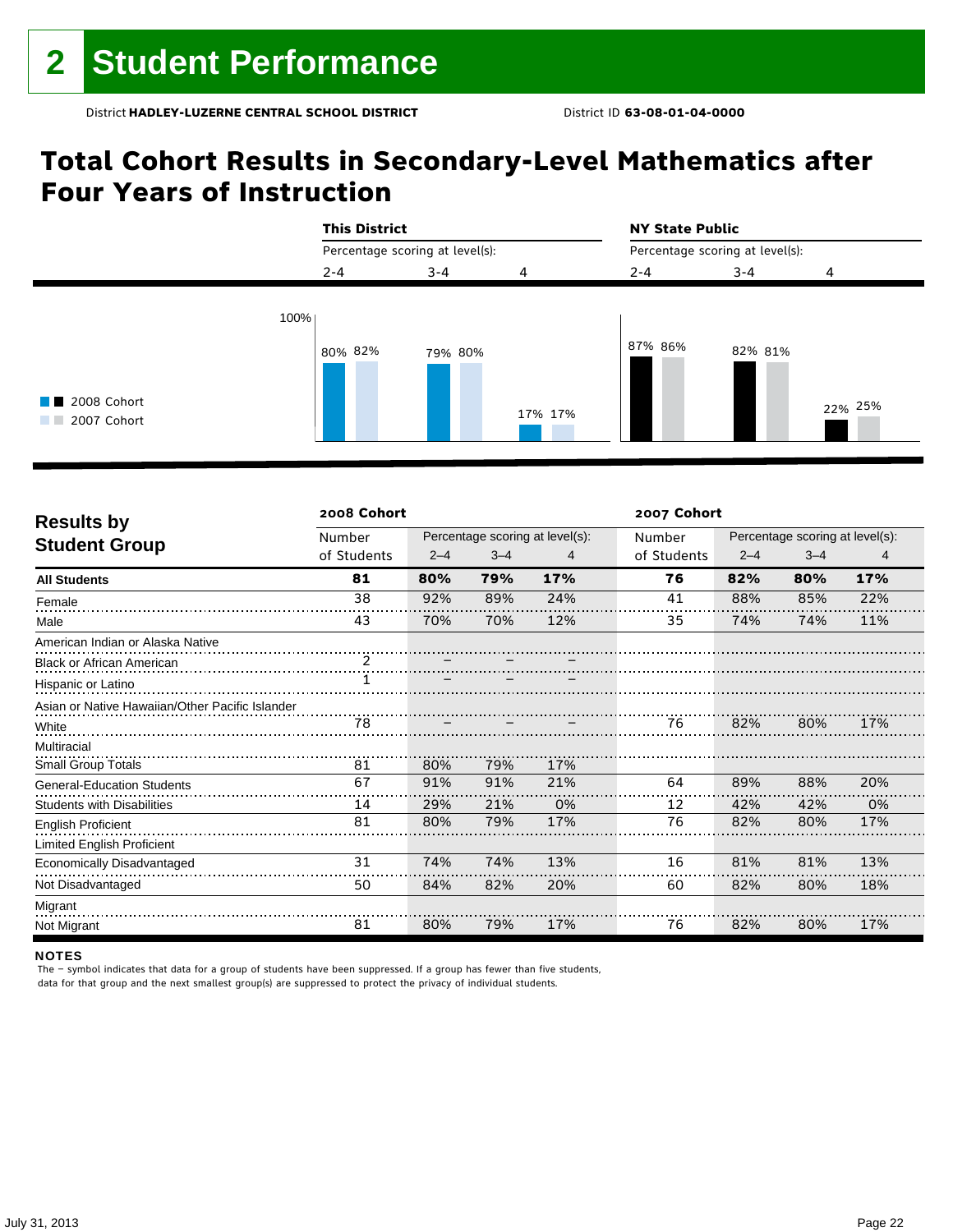### **2008 Total Cohort Results in Secondary-Level Global History and Geography, U.S. History and Government, and Science after Four Years of Instruction**

|                                        | <b>All Students</b>  |          |                        |        |                     | <b>General-Education Students</b> |                        |        | <b>Students with Disabilities</b> |                                    |       |        |
|----------------------------------------|----------------------|----------|------------------------|--------|---------------------|-----------------------------------|------------------------|--------|-----------------------------------|------------------------------------|-------|--------|
|                                        | Cohort<br>Enrollment | scoring: | Percentage of students |        | Enrollmer<br>Cohort | scoring:                          | Percentage of students |        |                                   | Percentage of students<br>scoring: |       |        |
|                                        |                      | 55-64    | 65-84                  | 85-100 |                     | 55-64                             | 65-84                  | 85-100 |                                   | 55-64                              | 65-84 | 85-100 |
| <b>Global History and</b><br>Geography | 81                   | 1%       | 54%                    | 22%    | 67                  | 0%                                | 63%                    | 27%    | 14                                | 7%                                 | 14%   | 0%     |
| U.S. History and<br>Government         | 81                   | 2%       | 28%                    | 43%    | 67                  | 0%                                | 33%                    | 51%    | 14                                | 14%                                | 7%    | 7%     |
| <b>Science</b>                         | 81                   | 4%       | 47%                    | 28%    | 67                  | 3%                                | 55%                    | 33%    | 14                                | 7%                                 | 7%    | 7%     |

### **New York State Alternate Assessments (NYSAA) 2011-12**

|                        | <b>All Students</b> |                                         |   |   |   |  |  |  |  |  |
|------------------------|---------------------|-----------------------------------------|---|---|---|--|--|--|--|--|
|                        | Total<br>Tested     | Number of students<br>scoring at Level: |   |   |   |  |  |  |  |  |
| <b>Secondary Level</b> |                     | 1                                       | 2 | 3 | 4 |  |  |  |  |  |
| English Language Arts  |                     |                                         |   |   |   |  |  |  |  |  |
| <b>Mathematics</b>     | Ω                   |                                         |   |   |   |  |  |  |  |  |
| Social Studies         | Ω                   |                                         |   |   |   |  |  |  |  |  |
| Science                |                     |                                         |   |   |   |  |  |  |  |  |

#### **NOTES**

The - symbol indicates that data for a group of students have been suppressed. If a group has fewer than five students, data for that group and the next smallest group(s) are suppressed to protect the privacy of individual students.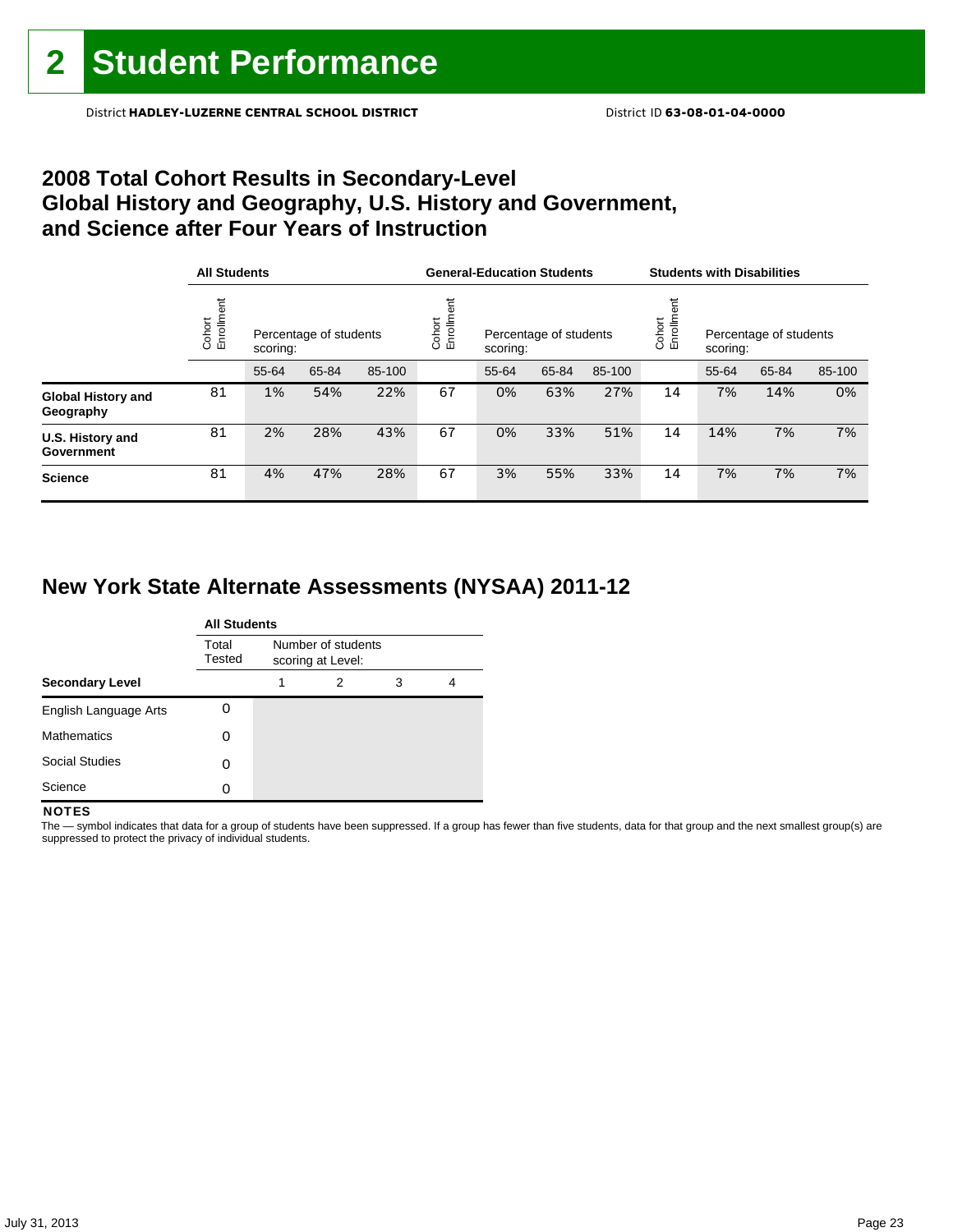## **Regents Exams**

|                                   |             | <b>All Students</b> |                          |                                                |                   |                 |                          | <b>General-Education Students</b>              |                          |                 | <b>Students with Disabilities</b> |                                                |                          |  |  |
|-----------------------------------|-------------|---------------------|--------------------------|------------------------------------------------|-------------------|-----------------|--------------------------|------------------------------------------------|--------------------------|-----------------|-----------------------------------|------------------------------------------------|--------------------------|--|--|
|                                   |             | Total<br>Tested     |                          | Percentage of students<br>scoring at or above: |                   | Total<br>Tested |                          | Percentage of students<br>scoring at or above: |                          | Total<br>Tested |                                   | Percentage of students<br>scoring at or above: |                          |  |  |
|                                   |             |                     | 55                       | 65                                             | 85                |                 | 55                       | 65                                             | 85                       |                 | 55                                | 65                                             | 85                       |  |  |
| <b>Comprehensive English</b>      | $2011 - 12$ | 26                  | 100%                     | 100%                                           | 85%               | 24              | $\overline{\phantom{0}}$ | $\equiv$                                       |                          | 2               | $\overline{\phantom{0}}$          |                                                |                          |  |  |
|                                   | $2010 - 11$ | 73                  | 97%                      | 90%                                            | 42%               | 65              | 98%                      | 94%                                            | 46%                      | 8               | 88%                               | 63%                                            | 13%                      |  |  |
|                                   | $2009 - 10$ | 74                  | 92%                      | 88%                                            | 34%               | 64              | 97%                      | 92%                                            | 39%                      | 10              | 60%                               | 60%                                            | $0\%$                    |  |  |
| Integrated Algebra                | $2011 - 12$ | 10                  | 90%                      | 90%                                            | 50%               | 9               | $\qquad \qquad -$        |                                                | $\qquad \qquad -$        | 1               |                                   |                                                | $\equiv$                 |  |  |
|                                   | $2010 - 11$ | 77                  | 97%                      | 92%                                            | 19%               | 70              | 99%                      | 94%                                            | 21%                      | 7               | 86%                               | 71%                                            | $0\%$                    |  |  |
|                                   | $2009 - 10$ | 83                  | 96%                      | 89%                                            | 13%               | 79              |                          |                                                | $\qquad \qquad -$        | 4               |                                   |                                                |                          |  |  |
| Geometry                          | $2011 - 12$ | 1                   | $\qquad \qquad -$        | $\qquad \qquad -$                              | -                 | 1               |                          |                                                | $\qquad \qquad -$        | 0               |                                   |                                                |                          |  |  |
|                                   | $2010 - 11$ | 40                  | 100%                     | 100%                                           | 33%               | 40              | 100%                     | 100%                                           | 33%                      | 0               |                                   |                                                |                          |  |  |
|                                   | $2009 - 10$ | 34                  | 100%                     | 100%                                           | 29%               | 33              |                          |                                                |                          | 1               |                                   |                                                |                          |  |  |
| Algebra 2/Trigonometry            | $2011 - 12$ | $\overline{2}$      |                          |                                                |                   | $\overline{2}$  | $\overline{\phantom{0}}$ |                                                | $\overline{\phantom{m}}$ | $\overline{0}$  | $\equiv$                          |                                                |                          |  |  |
|                                   | $2010 - 11$ | 30                  | 87%                      | 80%                                            | 30%               | 29              |                          |                                                |                          | 1               |                                   |                                                |                          |  |  |
|                                   | $2009 - 10$ | $\mathbf{1}$        |                          |                                                | $-$               | 1               |                          |                                                | $\qquad \qquad -$        | 0               |                                   |                                                |                          |  |  |
| Global History and Geography      | $2011 - 12$ | 4                   | $\overline{\phantom{0}}$ | $\frac{1}{2}$                                  | $\qquad \qquad -$ | 4               | $\overline{\phantom{0}}$ | $\equiv$                                       | $\qquad \qquad -$        | $\overline{0}$  | $\overline{\phantom{0}}$          | $\equiv$                                       |                          |  |  |
|                                   | $2010 - 11$ | 77                  | 84%                      | 78%                                            | 25%               | 71              | 90%                      | 85%                                            | 27%                      | 6               | 17%                               | $0\%$                                          | $0\%$                    |  |  |
|                                   | $2009 - 10$ | 80                  | 90%                      | 80%                                            | 24%               | 74              | 92%                      | 82%                                            | 26%                      | 6               | 67%                               | 50%                                            | 0%                       |  |  |
| U.S. History and Government       | $2011 - 12$ | 3                   | $\qquad \qquad -$        | $\overline{\phantom{m}}$                       | -                 | 3               | $\overline{\phantom{m}}$ |                                                | $\overline{\phantom{m}}$ | $\overline{0}$  | $\overline{\phantom{0}}$          |                                                | $\overline{\phantom{m}}$ |  |  |
|                                   | $2010 - 11$ | 70                  | 100%                     | 91%                                            | 50%               | 65              | 100%                     | 95%                                            | 52%                      | 5               | 100%                              | 40%                                            | 20%                      |  |  |
|                                   | $2009 - 10$ | 64                  | 98%                      | 88%                                            | 50%               | 55              | 98%                      | 87%                                            | 56%                      | 9               | 100%                              | 89%                                            | 11%                      |  |  |
| Living Environment                | $2011 - 12$ | 3                   | $\qquad \qquad -$        | $\overline{\phantom{m}}$                       |                   | 3               |                          |                                                |                          | Ō               |                                   |                                                |                          |  |  |
|                                   | $2010 - 11$ | 117                 | 97%                      | 91%                                            | 46%               | 113             |                          |                                                |                          | 4               |                                   |                                                |                          |  |  |
|                                   | $2009 - 10$ | 70                  | 97%                      | 89%                                            | 31%               | 65              | 98%                      | 89%                                            | 32%                      | 5               | 80%                               | 80%                                            | 20%                      |  |  |
| Physical Setting/Earth Science    | $2011 - 12$ | $\Omega$            |                          |                                                |                   | $\overline{0}$  |                          |                                                |                          | $\overline{0}$  |                                   |                                                |                          |  |  |
|                                   | $2010 - 11$ | 3                   |                          |                                                |                   | 3               |                          |                                                |                          | 0               |                                   |                                                |                          |  |  |
|                                   | $2009 - 10$ | 54                  | 94%                      | 83%                                            | 44%               | 51              |                          |                                                | $\overline{\phantom{0}}$ | 3               |                                   |                                                |                          |  |  |
| <b>Physical Setting/Chemistry</b> | $2011 - 12$ | O                   |                          |                                                |                   | O               |                          |                                                |                          | 0               |                                   |                                                |                          |  |  |
|                                   | $2010 - 11$ | 32                  | 91%                      | 66%                                            | 6%                | 32              | 91%                      | 66%                                            | 6%                       | 0               |                                   |                                                |                          |  |  |
|                                   | $2009 - 10$ | 28                  | 93%                      | 64%                                            | 7%                | 28              | 93%                      | 64%                                            | 7%                       | 0               |                                   |                                                |                          |  |  |
| Physical Setting/Physics          | $2011 - 12$ | $\overline{0}$      |                          |                                                |                   | $\overline{0}$  |                          |                                                |                          | Ō               |                                   |                                                |                          |  |  |
|                                   | $2010 - 11$ | $\mathbf{1}$        |                          |                                                |                   | $\mathbf{1}$    |                          |                                                |                          | 0               |                                   |                                                |                          |  |  |
|                                   | $2009 - 10$ | 10                  | 100%                     | 100%                                           | 40%               | 10              | 100%                     | 100%                                           | 40%                      | 0               |                                   |                                                |                          |  |  |

#### NOTE

The — symbol indicates that data for a group of students have been suppressed. If a group has fewer than five

students, data for that group and the next smallest group(s) are suppressed to protect the privacy of individual students.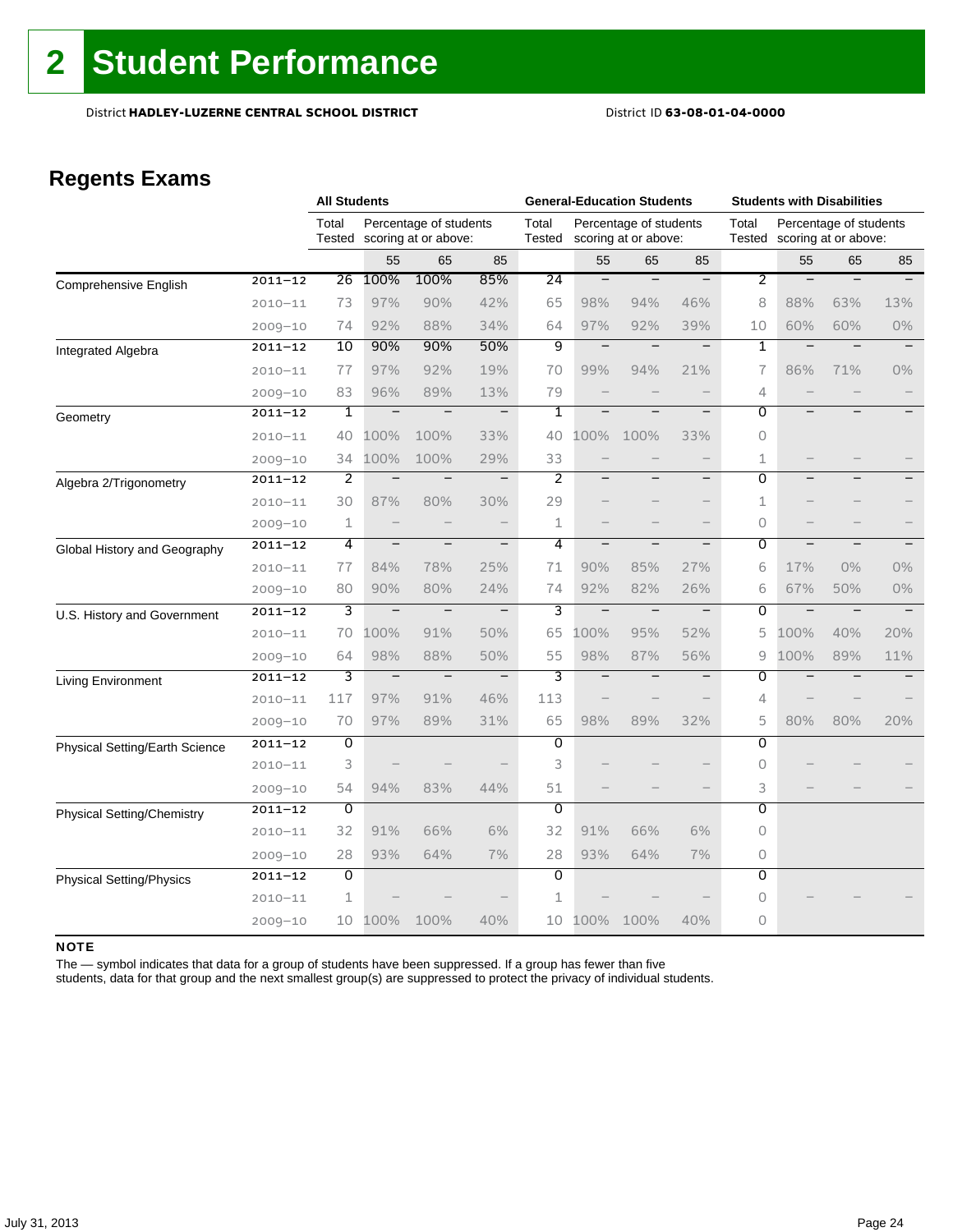District **HADLEY-LUZERNE CENTRAL SCHOOL DISTRICT** District ID **63-08-01-04-0000**

## **Regents Competency Tests**

|                             |             | <b>All Students</b> |                  |                 | <b>General-Education Students</b><br><b>Students with Disabilities</b> |                 |                  |  |  |
|-----------------------------|-------------|---------------------|------------------|-----------------|------------------------------------------------------------------------|-----------------|------------------|--|--|
|                             |             | Total<br>Tested     | Percent Passing: | Total<br>Tested | Percent Passing:                                                       | Total<br>Tested | Percent Passing: |  |  |
| Mathematics                 | $2011 - 12$ | 6                   | 67%              | 0               |                                                                        | 6               | 67%              |  |  |
|                             | $2010 - 11$ | 20                  | 80%              | 1               |                                                                        | 19              |                  |  |  |
|                             | $2009 - 10$ | 8                   | 50%              | 0               |                                                                        | 8               | 50%              |  |  |
| Science                     | $2011 - 12$ | 10                  | 70%              | 0               |                                                                        | 10              | 70%              |  |  |
|                             | $2010 - 11$ | 18                  | 50%              | 2               |                                                                        | 16              |                  |  |  |
|                             | $2009 - 10$ | 4                   |                  | 0               |                                                                        | 4               |                  |  |  |
| Reading                     | $2011 - 12$ | 15                  | 87%              | 1               | -                                                                      | 14              |                  |  |  |
|                             | $2010 - 11$ | 21                  | 57%              | 2               |                                                                        | 19              |                  |  |  |
|                             | $2009 - 10$ | 10                  | 40%              | 0               |                                                                        | 10              | 40%              |  |  |
| Writing                     | $2011 - 12$ | $\mathbf{1}$        |                  | $\Omega$        |                                                                        | 1               |                  |  |  |
|                             | $2010 - 11$ | 15                  | 73%              | $\overline{2}$  |                                                                        | 13              |                  |  |  |
|                             | $2009 - 10$ | $\overline{1}$      | 71%              | 0               |                                                                        | $\overline{7}$  | 71%              |  |  |
| <b>Global Studies</b>       | $2011 - 12$ | 16                  | 69%              | 1               | $\qquad \qquad -$                                                      | 15              |                  |  |  |
|                             | $2010 - 11$ | 11                  | 55%              | 1               |                                                                        | 10              |                  |  |  |
|                             | $2009 - 10$ | 5                   | 20%              | 0               |                                                                        | 5               | 20%              |  |  |
| U.S. History and Government | $2011 - 12$ | $\overline{2}$      | -                | $\Omega$        |                                                                        | 2               |                  |  |  |
|                             | $2010 - 11$ | 0                   |                  | Ω               |                                                                        | Ω               |                  |  |  |
|                             | $2009 - 10$ | 1                   |                  | 0               |                                                                        |                 |                  |  |  |

#### NOTE

The - symbol indicates that data for a group of students have been suppressed. If a group has fewer than five students, data for that group and the next smallest group(s) are suppressed to protect the privacy of individual students.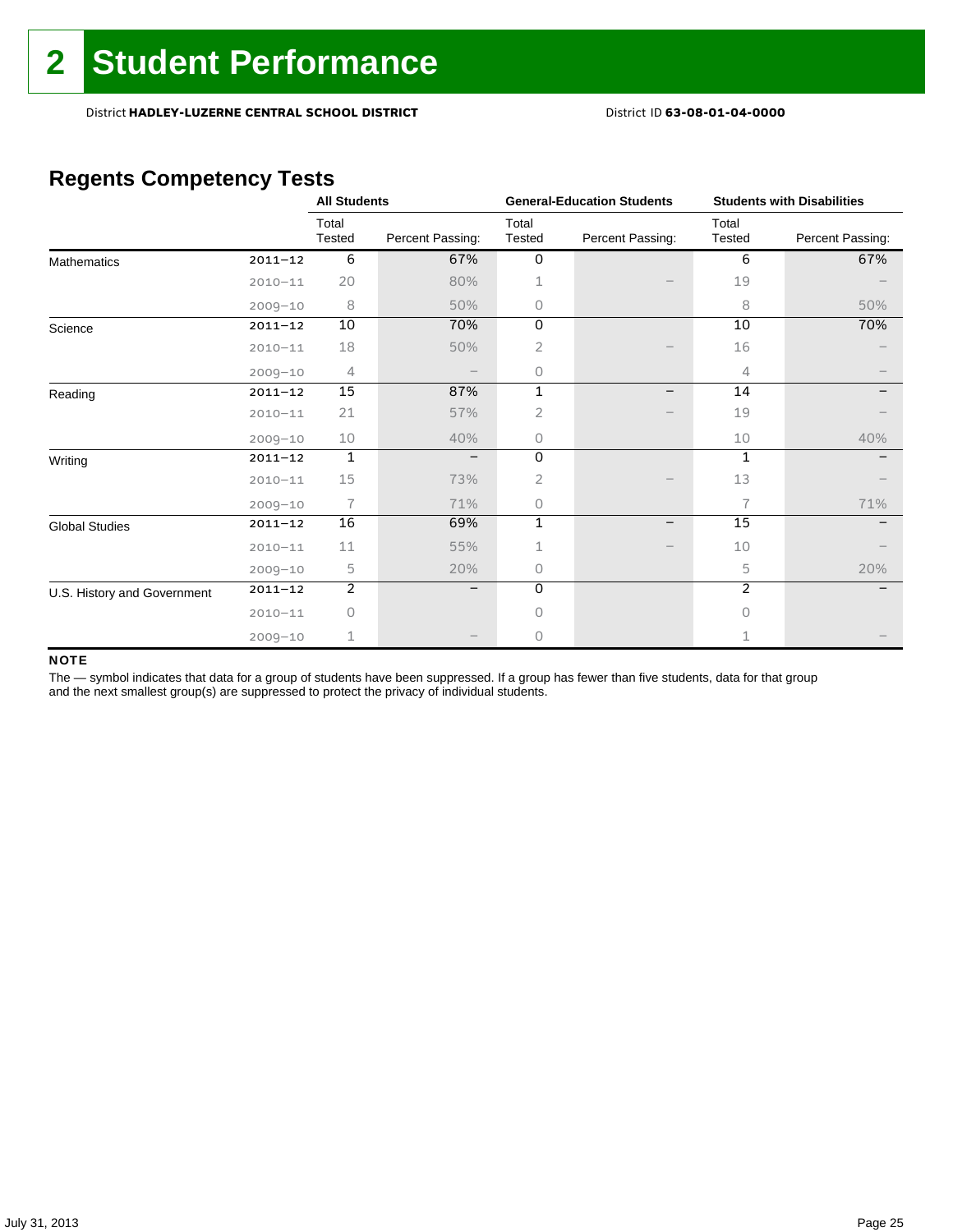### **New York State English as a Second Language Achievement Test (NYSESLAT)**

|                      |             |                     | <b>All Students</b>                                              |         |      |                          | <b>General-Education Students</b> |                                                           |         |      |       | <b>Students with Disabilities</b> |                                                                  |         |      |       |
|----------------------|-------------|---------------------|------------------------------------------------------------------|---------|------|--------------------------|-----------------------------------|-----------------------------------------------------------|---------|------|-------|-----------------------------------|------------------------------------------------------------------|---------|------|-------|
|                      |             | Total               | Percent of students scoring<br>Tested in each performance level: |         |      |                          | Total<br>Tested                   | Percent of students scoring<br>in each performance level: |         |      |       | Total                             | Percent of students scoring<br>Tested in each performance level: |         |      |       |
|                      |             |                     | Begin.                                                           | Interm. | Adv. | Prof.                    |                                   | Begin.                                                    | Interm. | Adv. | Prof. |                                   | Begin.                                                           | Interm. | Adv. | Prof. |
| <b>Listening and</b> | $2011 - 12$ | 0                   |                                                                  |         |      |                          | 0                                 |                                                           |         |      |       | 0                                 |                                                                  |         |      |       |
| Speaking             | $2010 - 11$ | 0                   |                                                                  |         |      |                          | 0                                 |                                                           |         |      |       | 0                                 |                                                                  |         |      |       |
| (Grades K-1)         | 2009-10     | 0                   |                                                                  |         |      |                          | 0                                 |                                                           |         |      |       | $\circ$                           |                                                                  |         |      |       |
| <b>Reading and</b>   | $2011 - 12$ | 0                   |                                                                  |         |      |                          | 0                                 |                                                           |         |      |       | 0                                 |                                                                  |         |      |       |
| Writing              | $2010 - 11$ | 0                   |                                                                  |         |      |                          | 0                                 |                                                           |         |      |       | $\circ$                           |                                                                  |         |      |       |
| (Grades K-1)         | $2009 - 10$ | 0                   |                                                                  |         |      |                          | 0                                 |                                                           |         |      |       | $\mathsf O$                       |                                                                  |         |      |       |
| <b>Listening and</b> | $2011 - 12$ | $\mathsf 0$         |                                                                  |         |      |                          | $\mathsf 0$                       |                                                           |         |      |       | $\mathsf 0$                       |                                                                  |         |      |       |
| Speaking             | $2010 - 11$ | 0                   |                                                                  |         |      |                          | $\circ$                           |                                                           |         |      |       | 0                                 |                                                                  |         |      |       |
| (Grades 2-4)         | $2009 - 10$ | 0                   |                                                                  |         |      |                          | 0                                 |                                                           |         |      |       | $\circ$                           |                                                                  |         |      |       |
| <b>Reading and</b>   | $2011 - 12$ | 0                   |                                                                  |         |      |                          | 0                                 |                                                           |         |      |       | 0                                 |                                                                  |         |      |       |
| Writing              | $2010 - 11$ | 0                   |                                                                  |         |      |                          | 0                                 |                                                           |         |      |       | 0                                 |                                                                  |         |      |       |
| (Grades 2-4)         | 2009-10     | 0                   |                                                                  |         |      |                          | 0                                 |                                                           |         |      |       | $\bigcirc$                        |                                                                  |         |      |       |
| Listening and        | $2011 - 12$ | 1                   |                                                                  |         |      |                          | 1                                 |                                                           |         |      |       | $\mathsf 0$                       |                                                                  |         |      |       |
| <b>Speaking</b>      | $2010 - 11$ | 0                   |                                                                  |         |      |                          | 0                                 |                                                           |         |      |       | $\circ$                           |                                                                  |         |      |       |
| $(Grades 5-6)$       | $2009 - 10$ | 1                   |                                                                  |         |      |                          | 1                                 |                                                           |         |      |       | $\circ$                           |                                                                  |         |      |       |
| <b>Reading and</b>   | $2011 - 12$ | $\mathbf 1$         |                                                                  |         |      | $\overline{\phantom{0}}$ | $\mathbf 1$                       |                                                           |         |      |       | $\mathsf 0$                       |                                                                  |         |      |       |
| Writing              | $2010 - 11$ | 0                   |                                                                  |         |      |                          | 0                                 |                                                           |         |      |       | 0                                 |                                                                  |         |      |       |
| (Grades 5–6)         | $2009 - 10$ | 1                   |                                                                  |         |      |                          | $\mathbf{1}$                      |                                                           |         |      |       | $\circ$                           |                                                                  |         |      |       |
| <b>Listening and</b> | $2011 - 12$ | $\mathsf 0$         |                                                                  |         |      |                          | $\mathsf 0$                       |                                                           |         |      |       | $\mathsf{O}\xspace$               |                                                                  |         |      |       |
| <b>Speaking</b>      | $2010 - 11$ | 0                   |                                                                  |         |      |                          | 0                                 |                                                           |         |      |       | 0                                 |                                                                  |         |      |       |
| (Grades 7-8)         | $2009 - 10$ | 0                   |                                                                  |         |      |                          | 0                                 |                                                           |         |      |       | $\circ$                           |                                                                  |         |      |       |
| <b>Reading and</b>   | $2011 - 12$ | 0                   |                                                                  |         |      |                          | 0                                 |                                                           |         |      |       | $\mathsf 0$                       |                                                                  |         |      |       |
| Writing              | $2010 - 11$ | $\circlearrowright$ |                                                                  |         |      |                          | 0                                 |                                                           |         |      |       | 0                                 |                                                                  |         |      |       |
| (Grades 7-8)         | $2009 - 10$ | 0                   |                                                                  |         |      |                          | 0                                 |                                                           |         |      |       | 0                                 |                                                                  |         |      |       |
| <b>Listening and</b> | $2011 - 12$ | 0                   |                                                                  |         |      |                          | 0                                 |                                                           |         |      |       | 0                                 |                                                                  |         |      |       |
| <b>Speaking</b>      | $2010 - 11$ | 0                   |                                                                  |         |      |                          | 0                                 |                                                           |         |      |       | 0                                 |                                                                  |         |      |       |
| (Grades 9-12)        | 2009-10     | 0                   |                                                                  |         |      |                          | $\circ$                           |                                                           |         |      |       | $\bigcirc$                        |                                                                  |         |      |       |
| <b>Reading and</b>   | $2011 - 12$ | 0                   |                                                                  |         |      |                          | 0                                 |                                                           |         |      |       | 0                                 |                                                                  |         |      |       |
| Writing              | $2010 - 11$ | 0                   |                                                                  |         |      |                          | 0                                 |                                                           |         |      |       | $\circ$                           |                                                                  |         |      |       |
| (Grades 9-12)        | $2009 - 10$ | 0                   |                                                                  |         |      |                          | 0                                 |                                                           |         |      |       | 0                                 |                                                                  |         |      |       |

#### **NOTE**

The — symbol indicates that data for a group of students have been suppressed. If a group has fewer than five students, data for that group and the next smallest group(s) are suppressed to protect the privacy of individual students.